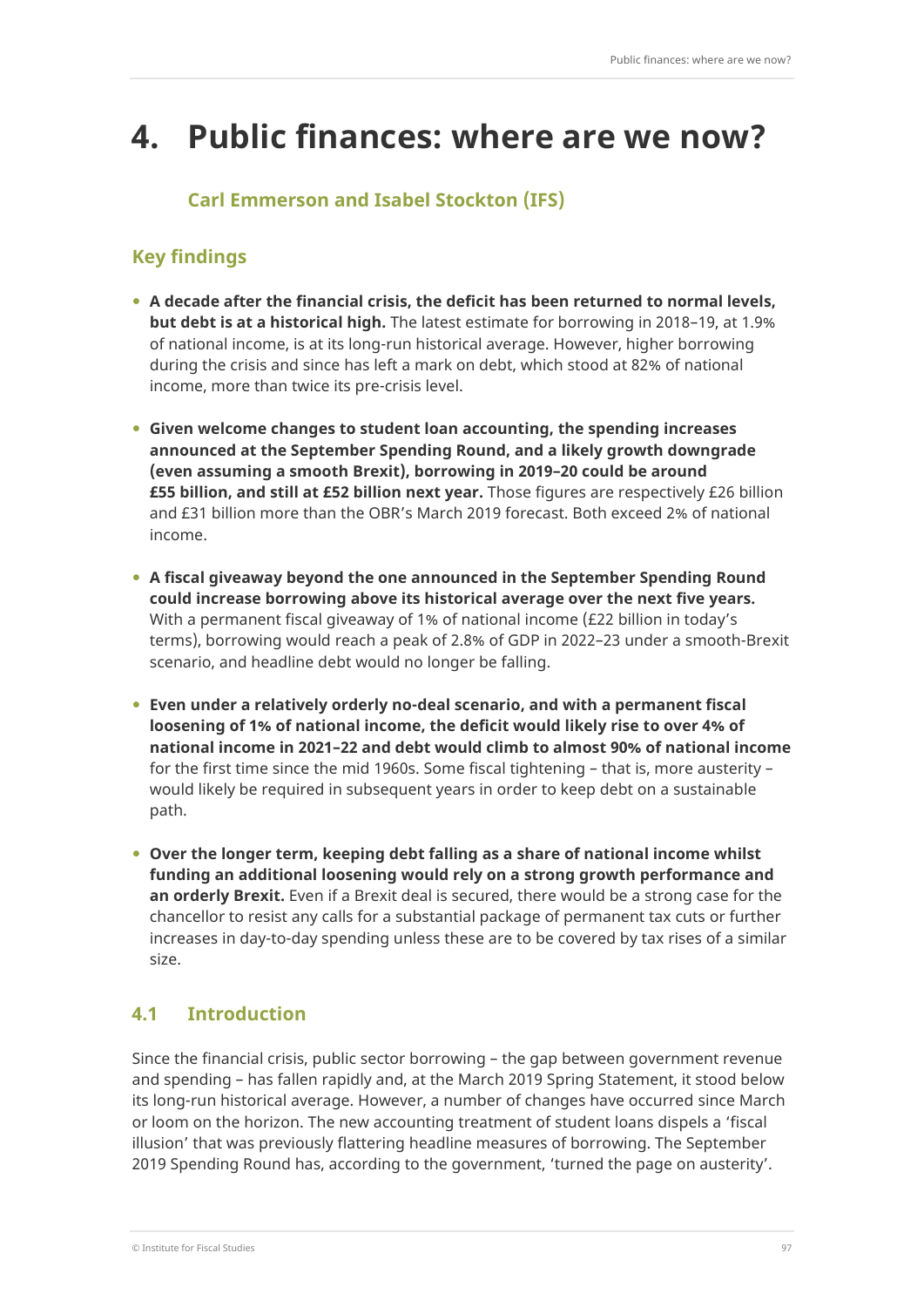The most recent Bank of England growth forecasts warned of the chances of an imminent recession. Finally, the Brexit process (perhaps) risks delivering a significant adverse shock to the public finances via a non-negotiated exit from the EU.

In Section 4.2, we contextualise the current situation of the public finances with respect to the recent past and international experience. Then in Section 4.3, we discuss changes since the Office for Budget Responsibility's (OBR's) last forecast for debt and borrowing at the Spring Statement in March that are already known to affect the public finances, and we produce an updated baseline forecast. In Section 4.4, we look ahead to analyse a variety of scenarios for the medium term, discussing the impact of a near-term downgrade in the growth outlook even with a smooth Brexit; a no-deal Brexit; and a potential further permanent fiscal loosening – for example, to implement cuts to income tax that were a part of the prime minister's platform during the Conservative leadership contest.

## **4.2 Where are we and how did we get here?**

### **Government receipts, spending and borrowing**

The path of government receipts and spending since 1997–98, measured as a share of national income, is shown in Figure 4.1.

Government spending increased slowly as a fraction of national income during the early 2000s, rose sharply as national income fell in the wake of the financial crisis, and has since fallen considerably over the last decade. In the most recent financial year, 2018–19, both total public spending (known as total managed expenditure, TME) and day-to-day or





Note: Current expenditure includes depreciation. Figures are accurate as of the 24 September 2019 public finances data release.

Source: Office for Budget Responsibility, 'Public finances databank', 30 September 2019, [https://obr.uk/data/.](https://obr.uk/data/)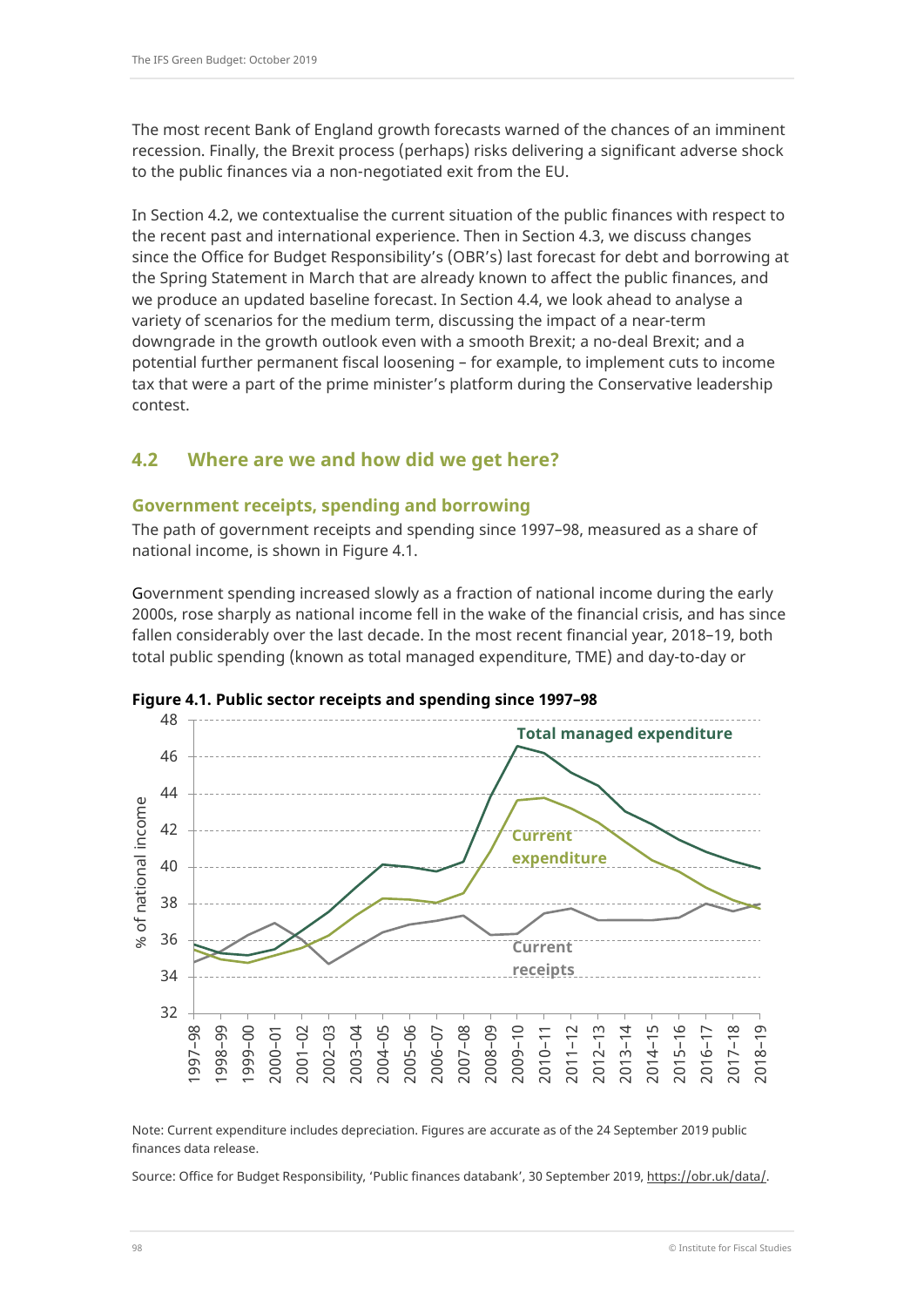current expenditure (TME excluding public sector net investment) were at their lowest share of national income since 2006–07.

The path for current government receipts, which include both tax and non-tax receipts of government (the latter includes items such as interest income), has been much more stable. But receipts have edged up over the period since 1997–98, in part due to discretionary net tax-raising measures being announced and implemented in the year or two following the 1997, 2001, 2010 and 2015 general elections. In 2018–19, they had climbed to 38.0% of national income, which had not been exceeded since 1985–86. Looking just at *tax* (i.e. ignoring non-tax receipts), at 34.4%, revenues are at their highest sustained level as a fraction of national income since the early 1950s.

The gap between total spending and receipts is the deficit – more formally known as public sector net borrowing. As can be seen in Figure 4.1, while the UK has not run an overall budget surplus (i.e. had current receipts that exceed TME) since 2000–01, public sector net borrowing is now lower than it was in the years prior to the financial crisis. In addition, in 2018–19, the government ran a surplus on its current budget as receipts exceeded current spending – the first time in 17 years that the UK government was not borrowing to finance day-to-day spending.

These patterns are shown more clearly in Figure 4.2, which shows overall borrowing (the extent to which total spending exceeds receipts) and the current budget deficit (the extent to which current spending exceeds receipts), again since 1997–98. In 2018–19, both were at a lower level than in any year since 2001–02.

As Figures 4.1 and 4.2 have shown, public sector net borrowing has now been brought down to less than 2%, below pre-crisis levels, through a combination of current receipts rising to their highest share of national income since 1985–86 and total public spending being reduced to its lowest share of national income since 2006–07. Borrowing is also now





Source: Office for Budget Responsibility, 'Public finances databank', 30 September 2019, [https://obr.uk/data/.](https://obr.uk/data/)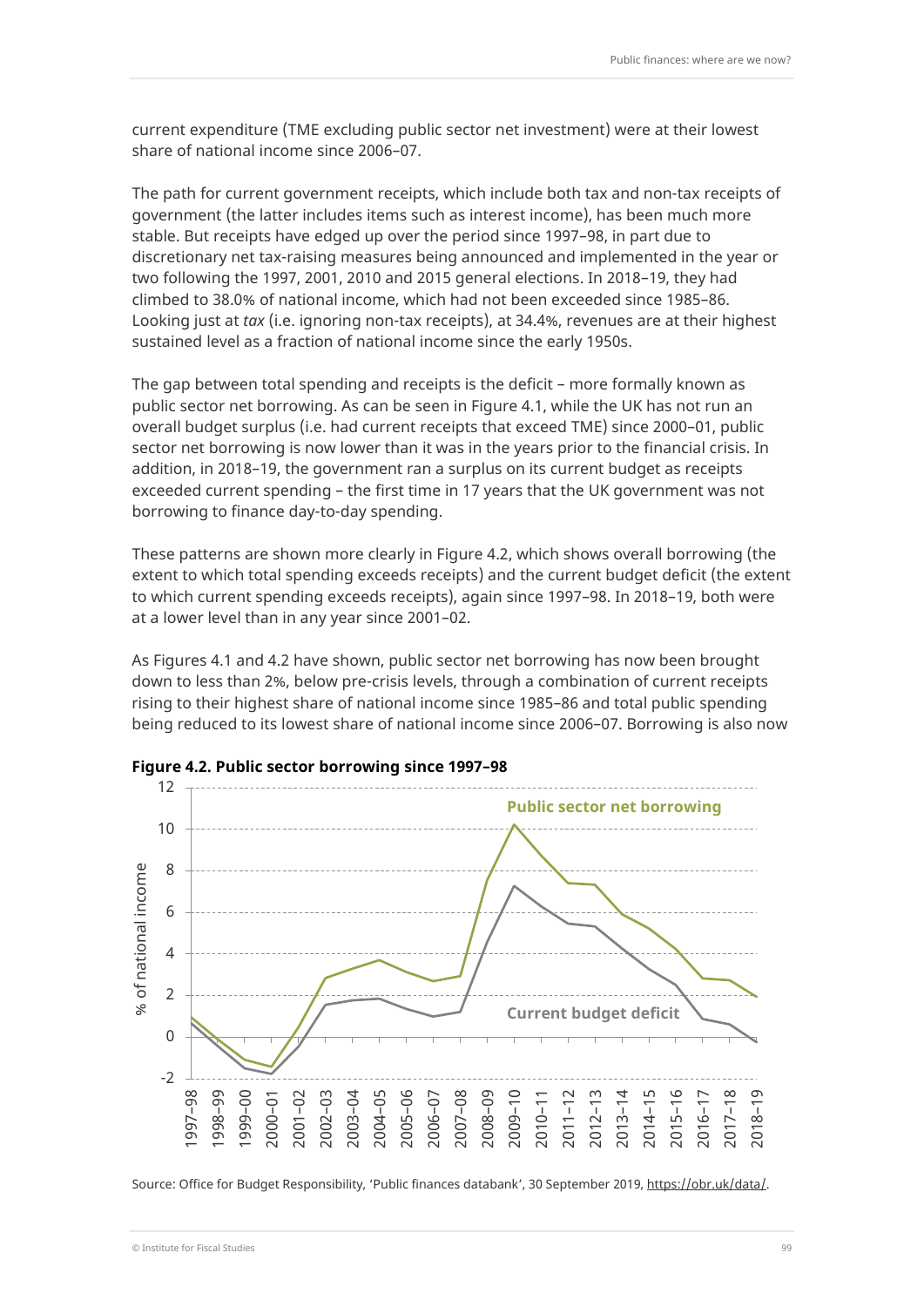typical by longer-run UK historical standards: borrowing of 1.9% of national income in 2018–19 is equal to the average rate of public sector net borrowing over the 60 years from 1948 to 2007–08.

## **Public sector net debt and debt interest**

The high levels of public sector net borrowing over the period from 2008–09 to 2015–16 (inclusive) have increased the stock of government debt substantially. Prior to the financial crisis and associated recession, public sector net debt was running at just below 40% of national income but – as shown in Figure 4.3 – it has since more than doubled as a share of national income, reaching a peak of 84% in 2016–17. This is the highest level of public sector net debt since 1963–64 (although prior to this, net debt had been continuously above this share of national income since 1915–16). Public sector net debt has since fallen as a share of national income. This is because government borrowing since 2016–17 has been sufficiently low that the cash stock of debt has grown less quickly than the cash size of the economy.

Despite this doubling of net debt, the government's debt interest bill has remained flat in real terms as the recorded cost of government borrowing has fallen. As shown in Figure 4.3, in 2018–19, when public sector net debt exceeded 80% of national income, spending on debt interest was 1.8% of national income, or £37.5 billion in nominal terms. Compare this with 2007–08, when public sector net debt was below 40% of national income but spending on debt interest was actually higher as a share of national income, at 2.0%. A simple 'effective annual interest rate', calculated as annual spending on debt interest as a share of public sector net debt at the end of the preceding financial year, has fallen from around 6% just before the financial crisis to just above 2% in 2018–19.



### **Figure 4.3. Public sector debt and debt interest since 1997–98**

Source: Office for Budget Responsibility, 'Public finances databank', 30 September 2019, [https://obr.uk/data/.](https://obr.uk/data/) Debt interest is net of the Bank of England's Asset Purchase Facility (see

<https://www.bankofengland.co.uk/markets/quantitative-easing-and-the-asset-purchase-facility> and footnote 1 at the bottom of the next page).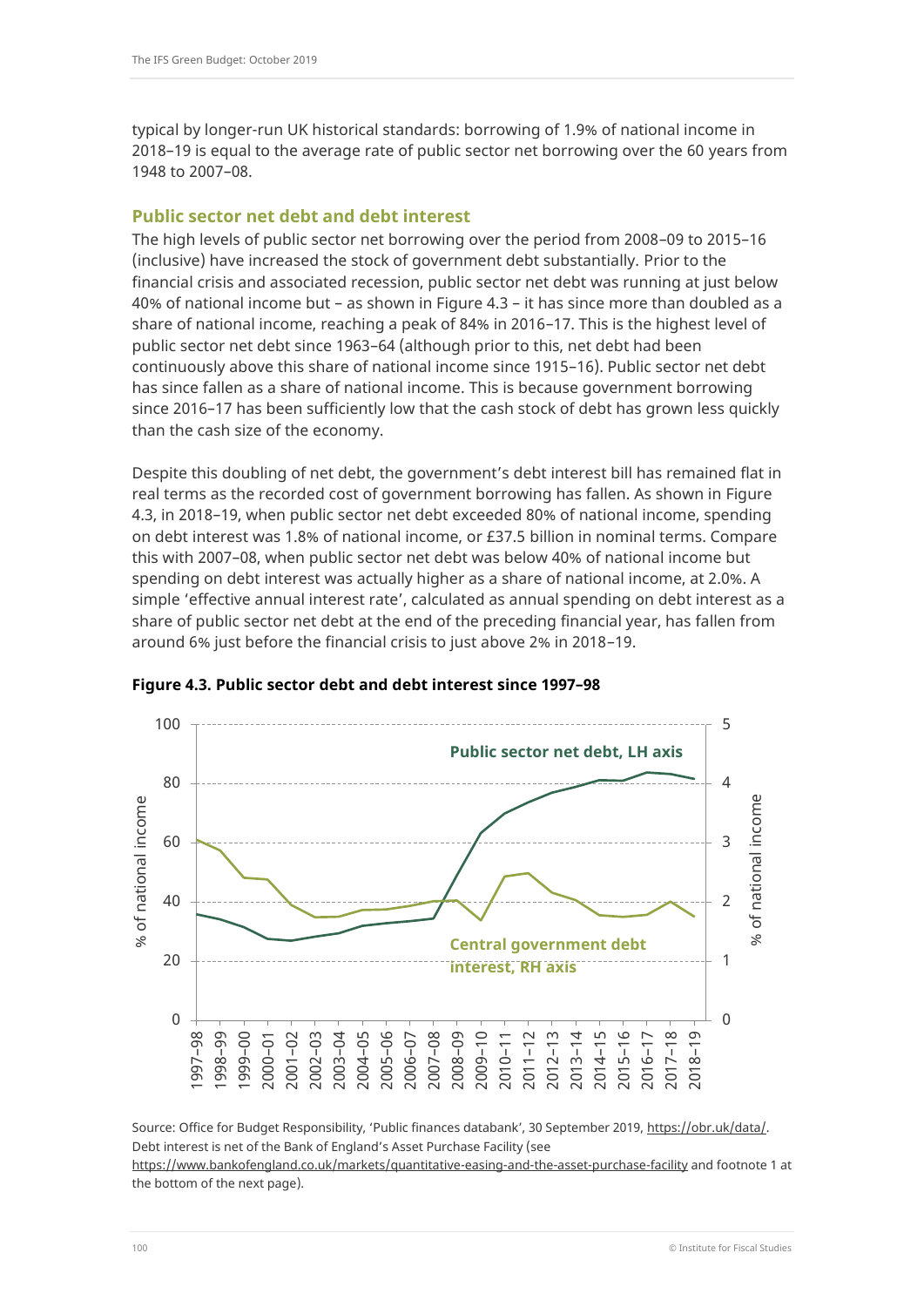Mostly, the low debt interest cost is due to low rates on gilts (government bonds), which reflect a genuinely low cost of borrowing and can be used to justify greater borrowing. However, spending on debt interest is also currently flattered by the Bank of England's programme of quantitative easing. If the gilts purchased under this scheme had instead been held by the private sector, debt interest spending would have been scored at around £3 billion higher in 2018–19.[1](#page-4-0)

#### **International comparisons**

Compared with other industrialised countries, both the UK's deficit and its debt are above average. Figure 4.4 shows that among 25 other large economies, only seven have a higher



**Figure 4.4. Deficit and debt in 26 countries in 2018** 

Note: Bubbles represent the size of a country's economy in 2018 (in dollars). Debt in Czech Republic refers to 2017, not 2018; net debt not available for Greece and China so gross figure used. Measures are general government net deficit and general government net debt. These are similar to, but differ slightly from, the public sector measures typically used in the UK and quoted elsewhere in the chapter.

Source: International Monetary Fund, *World Economic Outlook Database, April 2019*, [https://www.imf.org/external/pubs/ft/weo/2019/01/weodata/index.aspx.](https://www.imf.org/external/pubs/ft/weo/2019/01/weodata/index.aspx)

<span id="page-4-0"></span><sup>1</sup> Under this programme, £430 billion of gilts have been purchased by the Bank of England through its Asset Purchase Facility, which is about one-quarter of the £1.8 trillion of outstanding public sector net debt in March 2019. The interest rate scored against this borrowing is equal to the Bank of England's base rate – currently 0.75%. This is very low, depressing debt interest payments: over the financial year 2018–19, the Bank of England base rate averaged just under 0.7%, whereas gilt rates (specifically the weighted average interest rate on conventional gilts) averaged 1.4% (source: chart 7.2 of OBR, *Fiscal Risks Report: July 2019*, [https://obr.uk/docs/dlm\\_uploads/Fiscalrisksreport2019.pdf\)](https://obr.uk/docs/dlm_uploads/Fiscalrisksreport2019.pdf).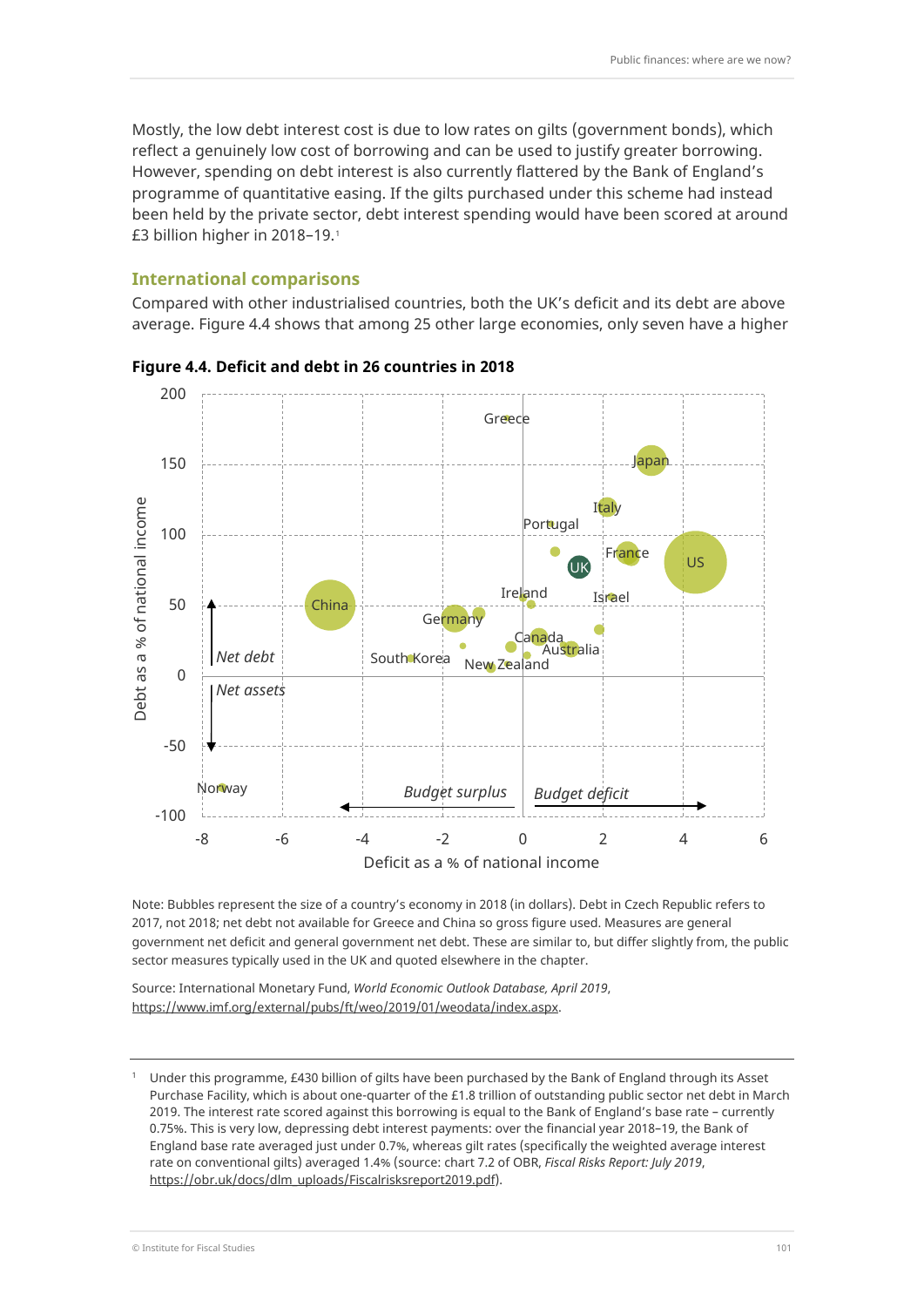deficit and only eight have a larger stock of debt, relative to the size of their economies. Among the countries with the highest debt stock are those hardest hit by the financial crisis, including Greece, Italy, Portugal and Spain.

The size of the dots in Figure 4.4 indicates the size of each economy. As a general rule, larger economies tend to run higher deficits and accumulate more debt as a share of national income than smaller ones, with the United States having the largest deficit and Japan both the second-largest deficit and the second-largest debt. Italy, France and the UK are also all large economies where the government deficit and debt are comparatively high relative to the size of the economy. Notable exceptions to this rule are Germany and China: both have a below-average level of debt and are running a budget surplus. Sizeable budget surpluses are also seen in South Korea and Norway (whose oil reserves are being used to accumulate substantial net assets).

# **4.3 Changes since the Spring Statement**

On 24 September 2019, the Office for National Statistics (ONS) released its latest public finances figures. These differ considerably from the estimates of borrowing that had been released alongside the March 2019 Spring Statement, for reasons both expected and unanticipated. This section discusses the drivers behind these revisions and assesses their possible impact on the outlook for the public finances going forwards.

## **Student loan accounting**

One of the biggest revisions to the March 2019 figures on the public finances has come from changes to the accounting methods used by the ONS, which came into effect in September 2019. The most significant of these is an important change to the way in which student loans are accounted for in the public finances. A substantial portion of student loans extended (estimated by IFS researchers to be 45% of the total outlay for those beginning to receive loans in Autumn [2](#page-5-0)019<sup>,</sup>) is not expected to be repaid. Under the new methodology, the expected government loss is recorded as an increase in government borrowing at the moment the loan is extended (when the student is at university) rather than when the loan is actually written off (30 years after graduation). More details on this accounting change are given in Box 4.1.

As the new accounting treatment more accurately reflects the economic reality, the change is a welcome one. The impact on measured fiscal aggregates is to push up capital spending (and therefore total spending) and to depress current receipts. Therefore, it pushes up measures of both overall public sector net borrowing and (to a lesser extent) the current budget deficit. But, as ever, the choice of accounting methodology (and changes to it) does not directly affect the true underlying health of the public finances.

In contrast to the deficit, measures of public sector net debt are unaffected by the accounting change: all spending on student loans continues to add to debt when the loans are made, while repayments of student loans (or receipts from selling the student loan book) reduce debt in the year the funds are received.

<span id="page-5-0"></span><sup>2</sup> J. Britton, C. Farquharson and L. Sibieta, *2019 Annual Report on Education Spending in England*, IFS Report R162, [https://www.ifs.org.uk/publications/14369.](https://www.ifs.org.uk/publications/14369)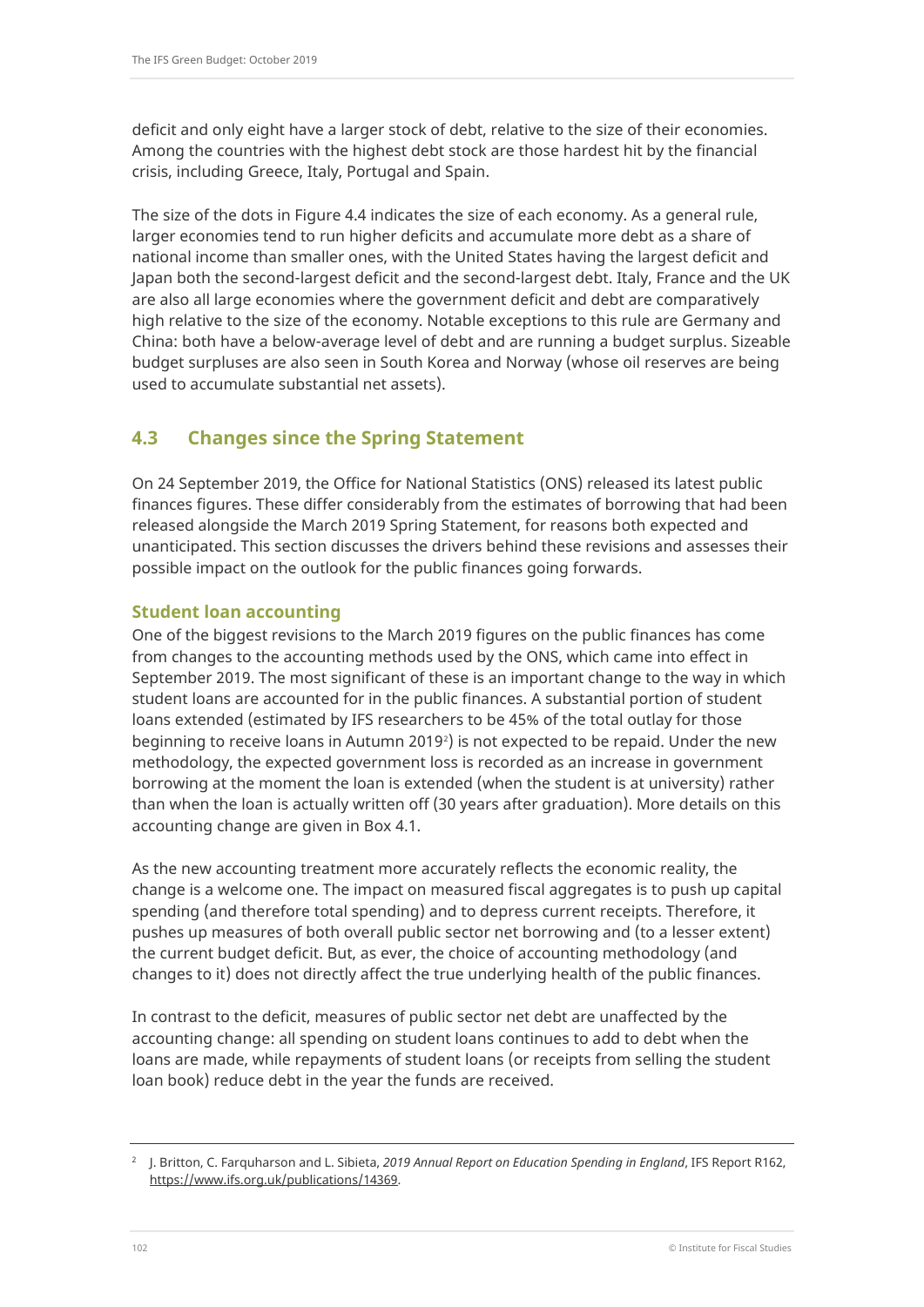In total, the student loan change adds £12.4 billion to borrowing in 2018–19, which accounts for the lion's share of the upwards revision from 1.1% to 1.9% of national income since March. This amount will rise over time as more students receive loans to cover the higher fees in place since 2012. As shown in Table 4.1 (under adjustment A), our calculations suggest that it will rise to £16.1 billion in nominal terms in 2023–24.

#### **Box 4.1. New student loan accounting treatment**

The total nominal value of UK student loans is large (around £120 billionª) and projected to rise rapidly, with the OBR forecasting that under current policy it will reach close to one-fifth of national income in 2040.<sup>b</sup> In the past, the headline borrowing figure has been flattered by treating student loans like any other loan: specifically, when the loan was made there was no increase in public sector net borrowing at that point.

This makes sense in situations where the borrower is expected to repay in full and with interest. But student loan repayments depend on a graduate's income, and any remaining loan balance is written off after 30 years. As a result, about 80% of graduates do not repay the full amount and the write-off effectively subsidises their tuition. But under the old method, this subsidy was only ever recorded as public sector net borrowing at the point of write-off, 30 years after the loan was initially made. (And – even more bizarrely from an economic standpoint – it was never scored as public sector net borrowing if the student loan book was sold off before the 30-year point was reached.)

In December 2018, the ONS announced a decision to develop a new accounting treatment for student loans that better reflects their true fiscal impact.<sup>c</sup> Under this methodology, only the part of the loan that is expected to be repaid is treated as a loan, with the rest treated as capital spending from the start. Economically, it is rather odd that the portion of loans that are not expected to be collected will count as capital rather than current spending, given that were these pure grants – to which the overall loan subsidy is similar in nature – they would count as current spending. Still, the new methodology certainly moves the accounting treatment of student loans closer to the reality of how they operate.

Similarly to the principal of the loan, as interest accrues on the outstanding student loan book, only the portion that is actually expected to be received will be scored as a receipt under the new accounting treatment. There is no impact on public sector net debt: loans will continue to add fully to debt when they are made, with subsequent payments (or receipts from selling the student loan book) reducing debt only when they are received.

In June 2019, the ONS produced estimates of how this accounting change will affect measured fiscal aggregates for the years up to 2018–19, <sup>a</sup> with the latest estimates being published in September 2019.<sup>d</sup> In 2018–19, the estimated impact is to add 0.6% of national income, or £12.4 billion, to public sector net borrowing. Since the additional spending is classified as capital spending, the change adds only £2.3 billion to the current budget deficit, much less than to the headline deficit. This is because public sector net investment, which does not count toward the current budget deficit, is increased by £10.1 billion.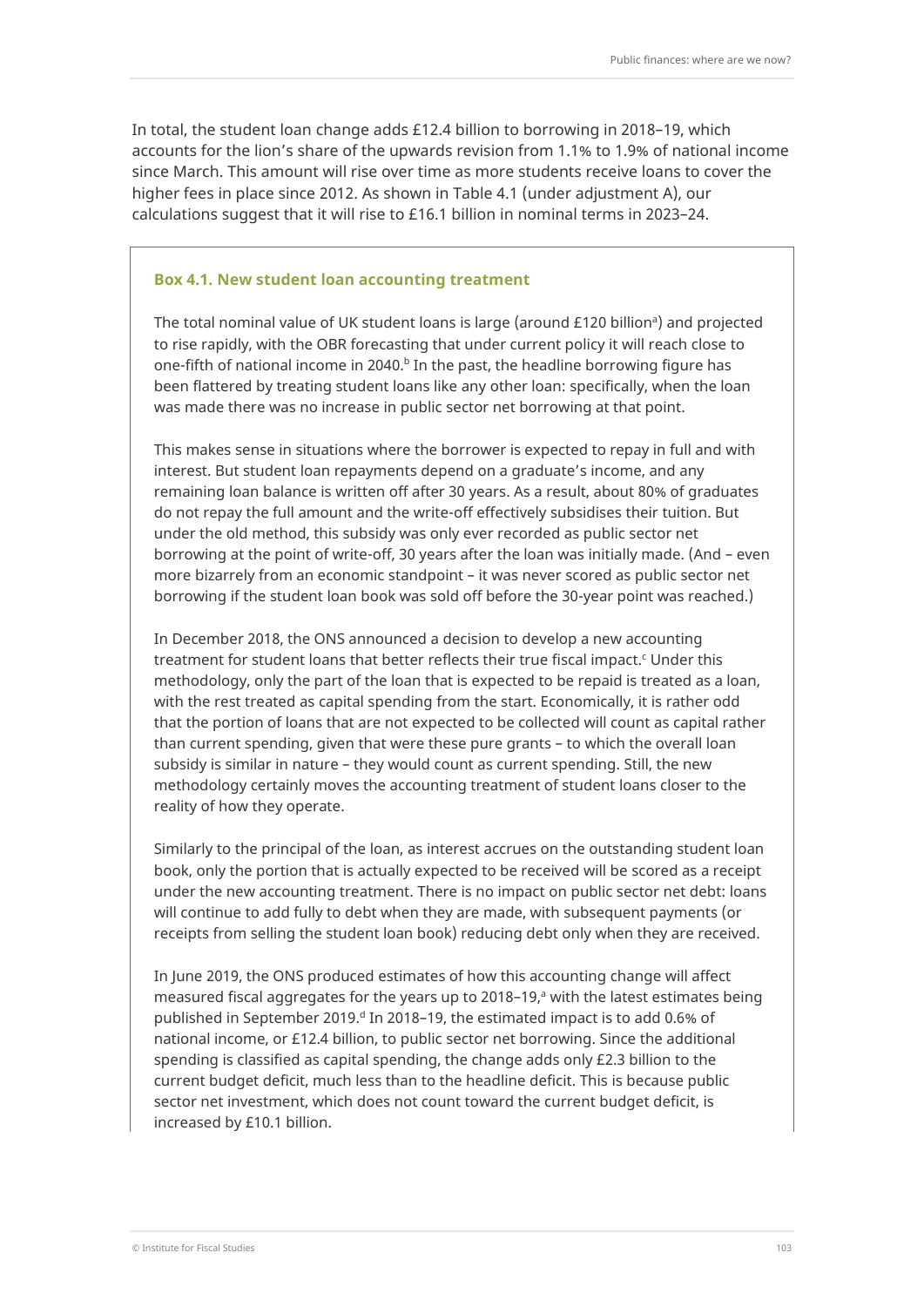Prior to the ONS producing its latest estimates, the OBR produced estimates of how its forecasts for public sector net borrowing might be affected from 2018–19 through to 2023–24. The latest ONS adjustment to borrowing for 2018–19 is larger than the OBR estimate. Therefore, for the years beyond 2018–19, which are shown in Table 4.1, we adjust the OBR's estimate upwards.

<sup>a</sup> Office for National Statistics, 'Student loans in the public sector finances: a methodological guide', 2019, [https://www.ons.gov.uk/economy/governmentpublicsectorandtaxes/publicsectorfinance/methodologies](https://www.ons.gov.uk/economy/governmentpublicsectorandtaxes/publicsectorfinance/methodologies/studentloansinthepublicsectorfinancesamethodologicalguide) [/studentloansinthepublicsectorfinancesamethodologicalguide.](https://www.ons.gov.uk/economy/governmentpublicsectorandtaxes/publicsectorfinance/methodologies/studentloansinthepublicsectorfinancesamethodologicalguide)

<sup>b</sup> J. Ebdon and R. Waite, 'Student loans and fiscal illusions', OBR Working Paper 12, 2018, [https://obr.uk/student-loans-and-fiscal-illusions/.](https://obr.uk/student-loans-and-fiscal-illusions/)

<sup>c</sup> Office for National Statistics, 'Accounting for student loans: how we are improving the recording of student loans in government accounts', 2018,

[https://www.ons.gov.uk/news/news/accountingforstudentloanshowweareimprovingtherecordingofstud](https://www.ons.gov.uk/news/news/accountingforstudentloanshowweareimprovingtherecordingofstudentloansingovernmentaccounts) [entloansingovernmentaccounts.](https://www.ons.gov.uk/news/news/accountingforstudentloanshowweareimprovingtherecordingofstudentloansingovernmentaccounts)

<sup>d</sup> Office for National Statistics, 'Public sector finances, UK: August 2019', 24 September 2019,

[https://www.ons.gov.uk/releases/publicsectorfinancesukaugust2019.](https://www.ons.gov.uk/releases/publicsectorfinancesukaugust2019)

|                                                                             | 2019-20        | $2020 - 21$    | $2021 - 22$    | $2022 - 23$ | $2023 - 24$    |
|-----------------------------------------------------------------------------|----------------|----------------|----------------|-------------|----------------|
| <b>OBR March forecast (£ billion)</b>                                       | 29.3           | 21.2           | 17.6           | 14.4        | 13.5           |
| Changes since March:                                                        |                |                |                |             |                |
| (A) Student loan adjustment                                                 | 13.3           | 13.8           | 14.4           | 15.3        | 16.1           |
| (B) Corporation tax and pensions<br>adjustments                             | $\overline{4}$ | $\overline{4}$ | $\overline{4}$ | 4           | $\overline{4}$ |
| (C) Spending Round increase                                                 | 5.2            | 13.4           | 15.4           | 17.2        | 18.5           |
| (D) Growth-revenue effects                                                  | $-1.2$         | $-2.9$         | $-3.0$         | $-2.4$      | $-1.5$         |
| (E) Direct saving from EU withdrawal<br>agreement relative to<br>membership | 0              | $-3.0$         | $-3.0$         | $-5.6$      | $-9.3$         |
| (F) Replacing EU spending in the UK                                         | 0              | 3.2            | 7.6            | 7.6         | 7.8            |
| <b>Adjusted baseline forecast:</b>                                          |                |                |                |             |                |
| £ billion                                                                   | 50.6           | 49.7           | 53.0           | 50.6        | 49.1           |
| As % of GDP                                                                 | 2.3            | 2.2            | 2.2            | 2.1         | 1.9            |

### **Table 4.1. The March 2019 borrowing forecast updated for subsequent developments**

Note: All £ billion figures in nominal terms. (A) is constructed from ONS September 2019 public finance release and OBR forecast. (B) assumes that the combined impact of changes remains roughly at the same level it has been for the past four years, as reported in the August public finance release. (C) is the direct increase in TME announced in the September 2019 Spending Round. (D) uses OBR multipliers to calculate the boost to revenues that arises as a result of the additional spending announced in the Spending Round. (E) assumes EU contributions and receipts during the transition period are the same as during membership. (F) assumes counterfactual EU spending in the UK remains constant as a share of the gross contribution, with counterfactual contributions to the EU taken from the March 2019 Economic and Fiscal Outlook.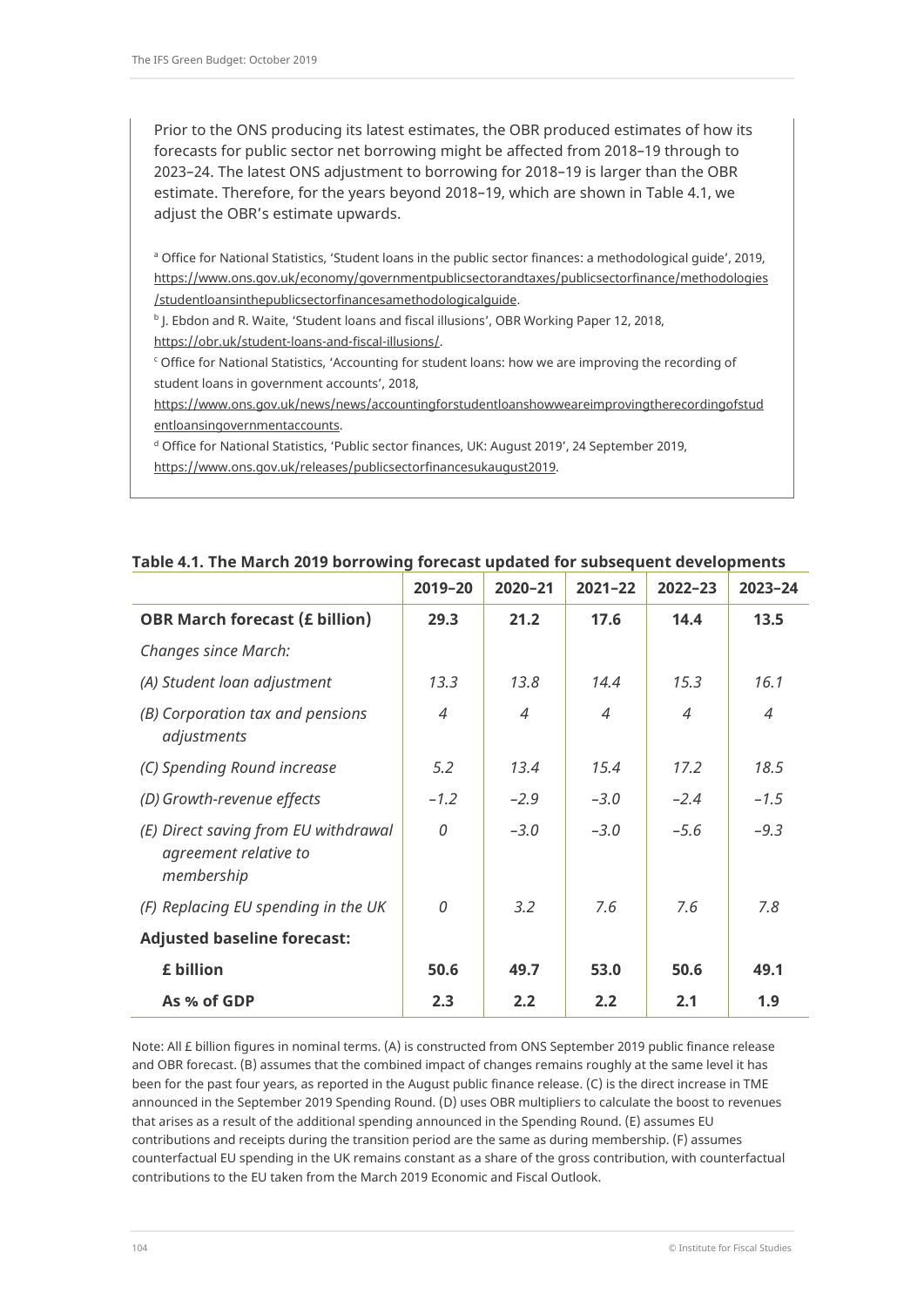### **Corporation tax receipts and pensions**

Receipts had been artificially high for several years due to an accounting error at HMRC that double-counted corporation tax credits. Correcting this error added £2.6 billion to borrowing in 2018–19. In addition, methodology and data changes related to the treatment of pensions in public sector statistics increased recorded borrowing by  $£1.3$  billion in the same year. Figure 4.1, and all other numbers on the past state of the public finances in this chapter, are based on the updated figures for all years, released in September. For our projections, we assume that the impact of these changes on borrowing stabilises at £4 billion a year (adjustment B).

#### **The 2019 Spending Round**

On 4 September 2019, Chancellor Sajid Javid announced a substantial boost to day-to-day departmental spending. This increased planned spending in 2020–21 by £13.4 billion. In addition, he announced a three-year settlement for spending on schools in England which, if delivered, would reverse most of the cuts to day-to-day per-pupil spending seen since 2009.

Limits for day-to-day departmental spending have not been set beyond 2020–21. We assume that overall day-to-day department spending is increased in real terms so that it can cover the multi-year settlements announced for the NHS and schools in England.[3](#page-8-0) Keeping to even these increased spending limits would still mean that any other additional spending commitments – for example, to increase police numbers further and to keep defence spending and official development assistance spending at 2.0% and 0.7% of national income respectively – and any Barnett implications from the NHS and schools spending increases in England would require cuts to be found elsewhere.

As shown in Table 4.1 (adjustment C) relative to the March 2019 Spring Statement, this adds £13.4 billion to spending in 2020–21, rising to £18.5 billion in nominal terms in 2023– 24.

### **Other adjustments**

We make two other adjustments to the forecasts set out in the March 2019 Budget.

First, we allow the spending round boost to spending to increase demand in the economy, using the multipliers that the OBR applies. This increase in economic activity boosts revenues temporarily (thereby reducing the deficit), but this effect is assumed to fade over time as monetary policy, exchange rates, wages and other prices in the economy adjust (adjustment D in Table 4.1).

Second, the OBR's forecast assumes that the UK chooses to spend the money it no longer pays the EU on unspecified domestic priorities. There is a direct saving to the public finances because the UK's payments to the EU under the financial settlement ('the divorce bill') are typically lower than what the payments would have been, had the UK remained in the EU. In the March 2019 Spring Statement, the OBR assumed this saving would be spent rather than used to reduce borrowing. One could argue that the September 2019 Spending Round announcement was Mr Javid choosing to devote these funds to UK public services, but we separately account for this spending, as discussed. In line with the UK government's commitment, we assume it replaces EU spending in the UK – for example,

<span id="page-8-0"></span>We have not included any Barnett consequentials.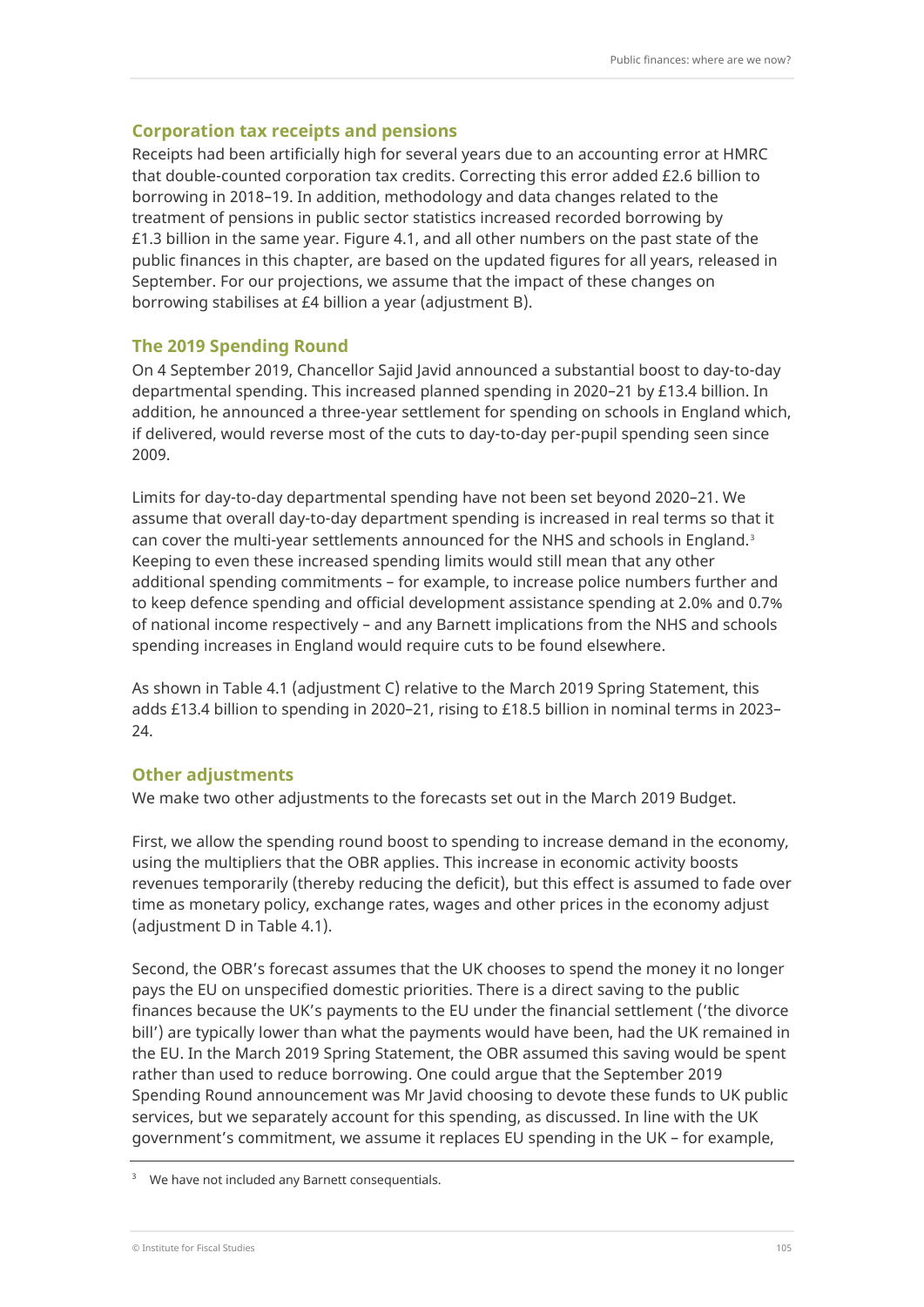on farm subsidies and research funding. We then assume that any savings from EU contributions over and above this level are available to reduce borrowing or, in one of our scenarios, partly to fund an additional giveaway.

As shown in Table 4.1, the overall impact of these changes is zero in this financial year and very modest in 2020–21 because during the transition period (which is assumed to run until the end of 2020), both UK contributions to the EU and EU spending in the UK continue unchanged.<sup>[4](#page-9-0)</sup> But the saving rises to £1.5 billion in 2023-24 (as shown by the net effect of adjustments E and F). This corresponds to less than £30 million per week. This direct saving is only a small part of the impact Brexit will have on the public finances: the impact that it has had and may still have on growth, which is discussed in detail in the next section and in Chapter 3, dwarfs the direct benefits of avoiding EU contributions.

## **Overall change to the outlook for borrowing**

Overall, the net effect of these changes is to push up headline borrowing by £21.3 billion in 2019–20. Borrowing in 2023–24 is now expected to be nearly £50 billion, £36 billion more than forecast by the OBR in March. Most of this change is explained by the (welcome) change in student loan accounting and the chancellor's spending round decision to boost overall day-to-day spending on public services. This revised forecast for borrowing – £50.6 billion or 2.3% of national income in 2019–20, falling to 1.9% of national income in 2023–24 – implies that, on the new accounting basis, the deficit would not decrease from its 2018–19 level (1.9% of national income) over the next five years.

This adjusted borrowing forecast is essentially what we might have expected the OBR to have produced alongside the March 2019 Spring Statement had the methodological changes to the public sector statistics already come into effect, had the error in recording corporation tax receipts already been corrected and had Mr Hammond announced the additional spending for departments in 2020–21 at that point (and had the OBR changed its assumption that any direct saving from EU contributions would be spent rather than saved). There have, of course, been other developments since March. The possible impact of these on the public finances is considered in the next section.

## **4.4 Looking ahead**

The adjustments discussed so far relate to accounting changes and firm spending commitments, which we know will affect borrowing no matter what happens to the economy. But, clearly, the outlook for the public finances depends crucially on whether, as a number of forecasters have predicted (at least for the near term), economic growth is weaker than forecast at the time of the Spring Statement, and on whether the UK leaves the EU without a deal, with the disruption to the economy that this would entail.

This section first shows how the adjusted baseline forecast might be expected to change if the OBR decided to downgrade its forecasts for growth to be in line with the Bank of England's forecast made in August 2019 (which, like the OBR's forecast, is predicated on a

<span id="page-9-0"></span> $4$  The saving is negative in some years despite the UK being a net contributor in terms of its contributions and receipts as a member state. This is due to the timing of financial settlement payments: they were chosen such that the UK would not pay more than it would have paid as a member state in any year, but not necessarily such that it would never pay more *net of counterfactual receipts*. We discuss our assumptions on UK–EU transfers in a no-deal Brexit scenario in Section 4.4.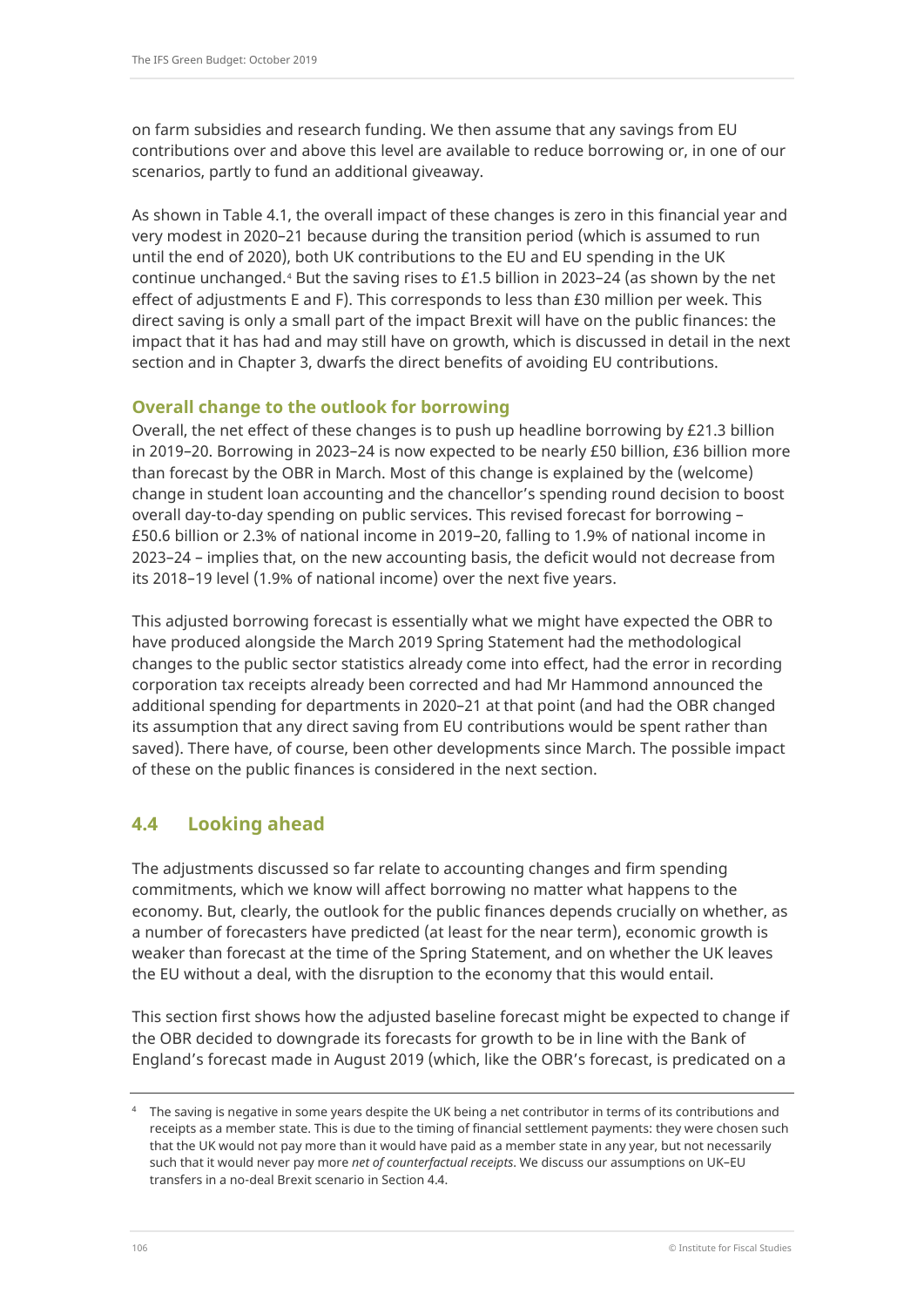smooth Brexit). It then considers the impact of an additional permanent fiscal giveaway – on top of the spending round announcement – of 1% of national income. This is done first for scenarios in which we retain the OBR's assumption of a 'smooth and orderly' Brexit process and then repeated under a – still reasonably orderly – 'no deal' scenario.

## **Smooth and orderly Brexit scenarios**

The top panel of Table 4.2 simply repeats the adjusted baseline forecast for borrowing that was shown in Table 4.1, and the related forecasts for public sector net debt (excluding the Bank of England; see Box 4.2). The table also shows the forecast path for economic growth under this scenario, which is the OBR's March 2019 growth forecasts updated to

|                                                            | 2019-20 | 2020-21 | $2021 - 22$     | $2022 - 23$ | 2023-24 |
|------------------------------------------------------------|---------|---------|-----------------|-------------|---------|
| <b>Adjusted baseline forecast</b>                          |         |         |                 |             |         |
| Public sector net borrowing (£bn)                          | 50.6    | 49.7    | 53.0            | 50.6        | 49.1    |
| Public sector net borrowing (% of<br>GDP)                  | 2.3%    | 2.2%    | 2.2%            | 2.1%        | 1.9%    |
| Net debt (excl. BoE, % of GDP)                             | 72.8%   | 72.7%   | 72.8%           | 72.8%       | 72.6%   |
| Memo: growth (%)                                           | 1.3%    | 1.7%    | 1.8%            | 1.7%        | 1.7%    |
| <b>With Bank of England near-</b><br>term growth downgrade |         |         |                 |             |         |
| Public sector net borrowing (£bn)                          | 55.3    | 52.3    | 42.8            | 46.4        | 49.1    |
| Public sector net borrowing (% of<br>GDP)                  | 2.5%    | 2.3%    | 1.8%            | 1.9%        | 1.9%    |
| Net debt (excl. BoE, % of GDP)                             | 73.3%   | 73.1%   | 72.1%           | 71.9%       | 71.5%   |
| Memo: growth (%)                                           | 1.0%    | 1.6%    | 2.4%            | 1.7%        | 1.7%    |
| 1% GDP additional fiscal<br>giveaway                       |         |         |                 |             |         |
| Additional giveaway (% of GDP)                             | 0%      | 1/3%    | $\frac{2}{3}\%$ | 1%          | 1%      |
| Public sector net borrowing (£bn)                          | 55.3    | 58.8    | 56.3            | 68.2        | 72.4    |
| Public sector net borrowing (% of<br>GDP)                  | 2.5%    | 2.6%    | 2.4%            | 2.8%        | 2.8%    |
| Net debt (excl. BoE, % of GDP)                             | 73.3%   | 73.4%   | 72.9%           | 73.5%       | 74.0%   |
| Memo: growth (%)                                           | 1.0%    | 1.7%    | 2.5%            | 1.7%        | 1.6%    |

#### **Table 4.2. Scenarios for the public finances in a smooth-Brexit scenario**

Note: The adjusted baseline forecast is as shown in Table 4.1. 'Bank of England' growth forecast additionally updates for the August 2019 Bank forecast. Additional 1% giveaway is permanent and phased in over three years, starting in 2020–21. Debt excluding Bank of England (BoE) assumes that the Bank's contribution to debt is unaffected by the scenarios considered.

Source: Office for Budget Responsibility, *Economic and Fiscal Outlook: March 2019*; Bank of England, *Inflation Report: August 2019*.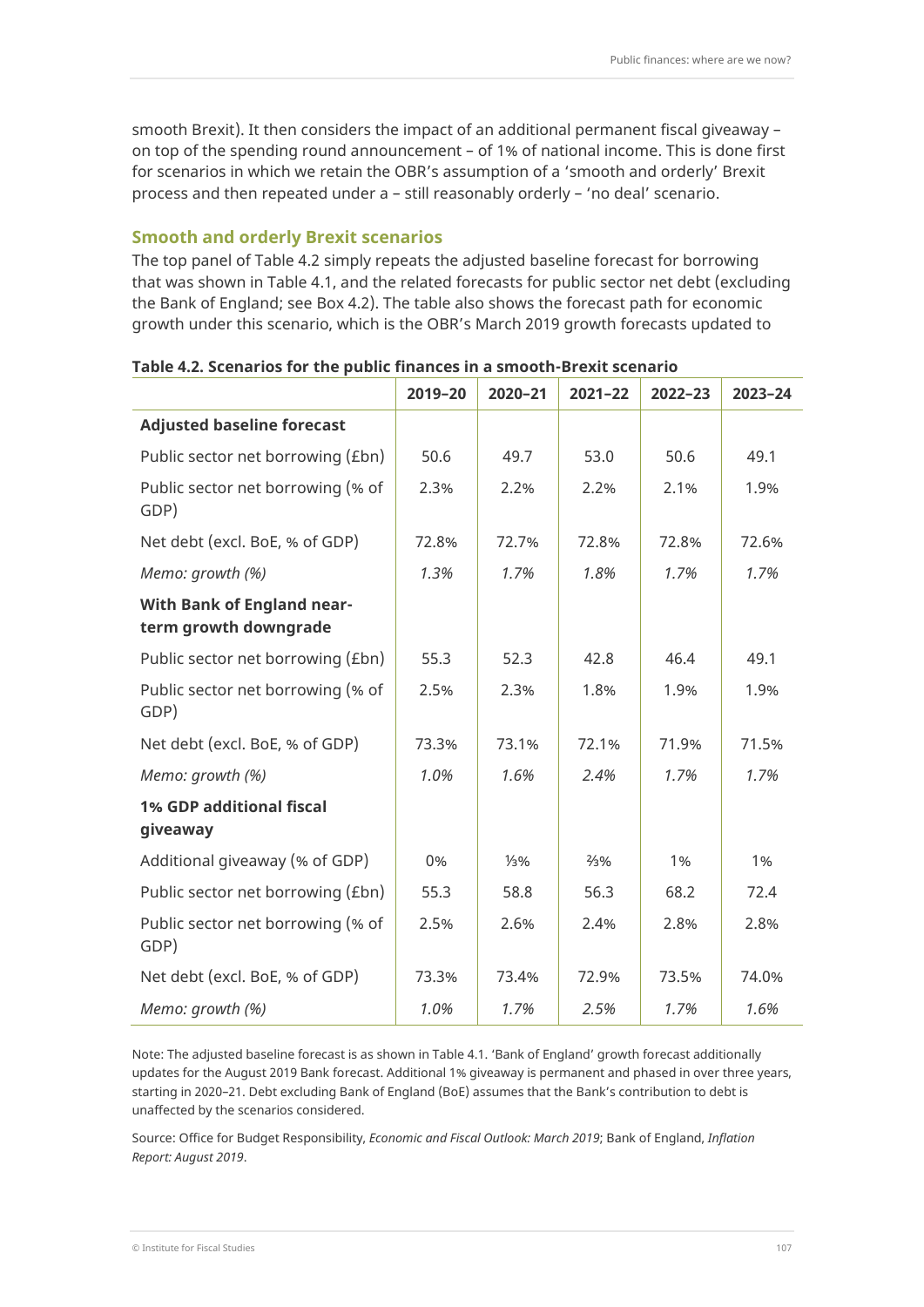#### **Box 4.2. Headline debt figures and the Term Funding Scheme**

The OBR's March 2019 Spring Statement forecasts were for public sector net debt to continue falling over the coming years (see Figure 4B.1). Much of this forecast decline is, however, explained by an intervention made by the Monetary Policy Committee of the Bank of England in August 2016 following the result of the EU referendum. Specifically, loans totalling £127 billion were made to 62 participating UK banks and building societies under the Term Funding Scheme over the period to February 2018, with the loans to be repaid within four years of being taken out.<sup>a</sup> The liabilities created to make these loans add to public sector net debt but the assets (the value of the expected loan repayments) are not netted off (because they are not deemed to be a short-term financial asset). So public sector net debt was pushed up when the loans were made in 2016–17 and 2017–18, with this effect expected to reverse when the loans are due to be repaid in 2020–21 and 2021–22.



#### **Figure 4B.1. Public sector net debt since 1997–98**

Source: OBR, 'Public finances databank', 30 September 2019, [https://obr.uk/data/,](https://obr.uk/data/) ONS, 'Public sector finances, UK: August 2019', 24 September 2019,

<https://www.ons.gov.uk/releases/publicsectorfinancesukaugust2019> and chart 4.8 of OBR, *Economic and Fiscal Outlook: March 2019*[, https://obr.uk/efo/economic-fiscal-outlook-march-2019/.](https://obr.uk/efo/economic-fiscal-outlook-march-2019/)

Also shown in Figure 4B.1 is a measure of public sector net debt that strips out the balance sheet of the Bank of England. This allows us to consider public sector net debt while disregarding the temporary impact of the Term Funding Scheme. The OBR's March 2019 Spring Statement forecast is for this measure to fall gradually as a share of national income from 74.8% in 2018–19 to 70.7% in 2023–24: i.e. a drop of 4% of national income over five years. Continuing to reduce the ratio of debt to national income at this rate would see it remain above pre-crisis levels until well into the second half of this century.

<sup>a</sup> Bank of England, 'The Term Funding Scheme: design, operation and impact', 21 December 2018, [https://www.bankofengland.co.uk/quarterly-bulletin/2018/2018-q4.](https://www.bankofengland.co.uk/quarterly-bulletin/2018/2018-q4)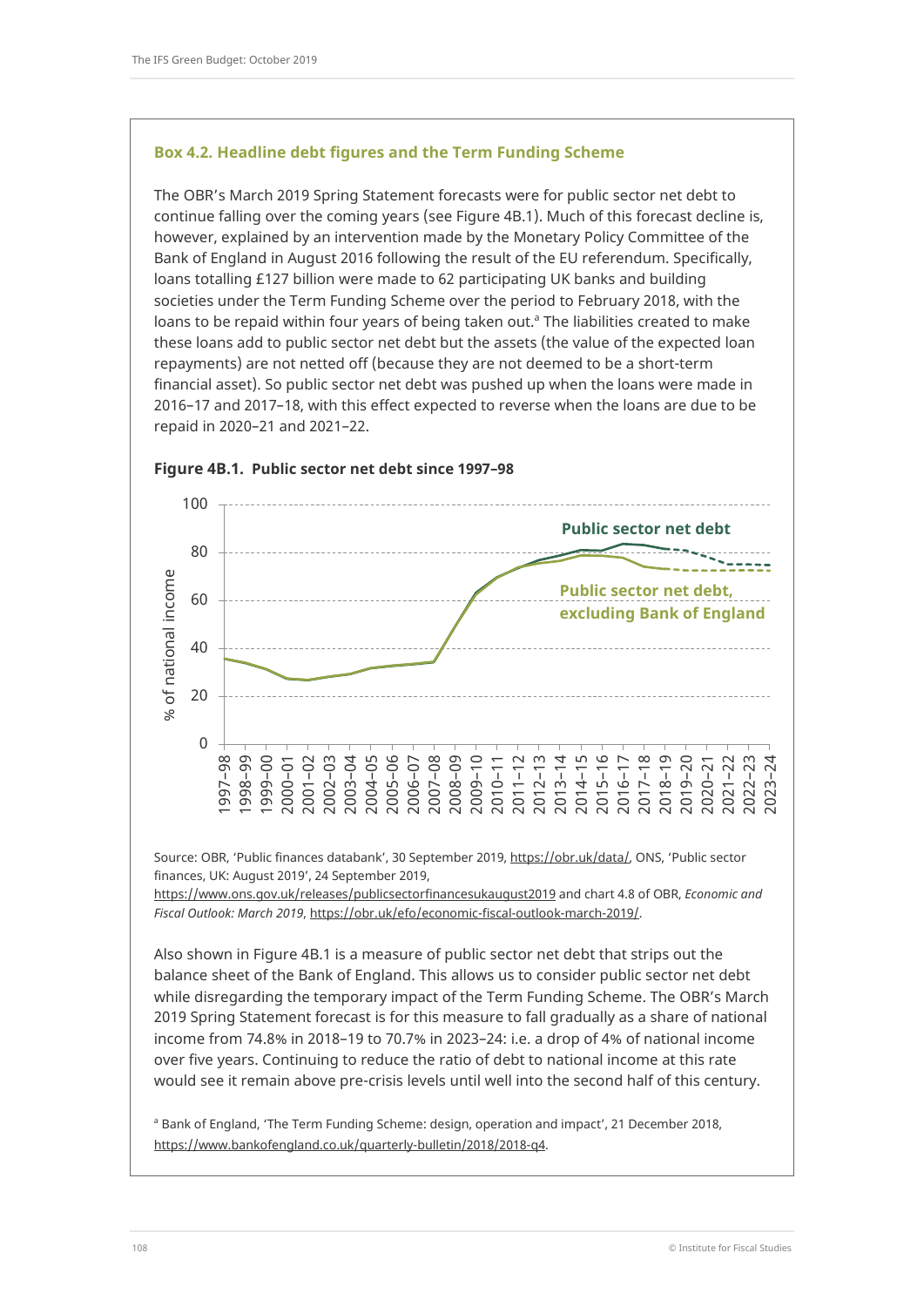take into account the temporary boost to economic activity that might be expected from the spending round announcement.

The near-term outlook for the economy in 2019 and 2020 has deteriorated in recent months. For example, the Bank of England's latest forecasts (from August 2019)<sup>[5](#page-12-0)</sup> are for the economy to be 0.3% smaller in the first quarter of 2020 than it had predicted in its February 2019 forecast. This is even though it maintains its assumption that a Brexit deal will be achieved and predicts a higher growth rate than the previous forecast in 2021–22.

The second panel in Table 4.2 therefore adjusts the growth forecasts for the most recent Bank of England growth forecast. Under this scenario, growth in 2019–20 would be 1.0% (down from 1.3%) with this lost ground being made up by higher growth in 2021–22 (2.4% rather than 1.8%). Borrowing would rise to £55 billion in 2019–20 (2.5% of national income), but would then fall over time so that it was back to 1.8% of national income in 2021–22. Debt would still fall as a share of national income throughout this period.

Finally, we consider the possibility of an additional permanent fiscal giveaway. During his successful campaign to be leader of the Conservative party, Boris Johnson set out a commitment to increase the income tax higher-rate threshold from £50,000 a year to £80,000. He also suggested that tax cuts for the low-paid would be a priority. The impact of these reforms is considered in Chapter 8. There have also been suggestions that, once again, there is to be a freeze in rates of fuel duties (see Chapter 9).

Producing a firm costing for these is difficult, as often necessary information – such as the timescale to get to a higher-rate threshold of £80,000 – has not been provided. It is also not clear which changes are 'commitments' and which are 'aspirations'. But it is clear that there could be a sizeable package of tax cuts – and, to the best of our knowledge, Mr Johnson has made no proposals for substantial tax-raising measures.

Therefore the third panel of Table 4.2 considers a scenario in which there is a 1% of national income giveaway (on top of the spending round announcement), worth £22 billion in today's terms. We assume that one-third of this would be in place in 2020–21, two-thirds in place in 2021–22 and the full package in place from 2022–23 onwards. To reflect the boost to the economy from increased spending, we use the OBR's fiscal multiplier, which predicts that an income tax cut amounting to 1% of GDP increases output by 0.3% in the first year, fading to zero over five years as the economy adjusts. The boost to the economy feeds through to revenues, such that the net cost of the giveaway to the government is less than its overall size – the giveaway partly 'pays for itself' in the first few years after its introduction, but this effect fades away over time.

Such a giveaway would push up borrowing considerably. In 2023–24 (when the initial boost to the economy would start to fade), the deficit would be £72.4 billion. At 2.8% of national income, this is above the level projected for the current year (2.5% of national income): so borrowing would no longer be on a downwards trajectory and would be set to remain above the UK's historical average and close to the deficit that the last Labour government was running prior to the financial crisis in 2006–07. Public sector net debt (at least excluding the Bank of England) would be on an upwards trajectory, with the

<span id="page-12-0"></span><sup>5</sup> Bank of England, *Inflation Report: August 2019*[, https://www.bankofengland.co.uk/-/media/boe/files/inflation](https://www.bankofengland.co.uk/-/media/boe/files/inflation-report/2019/august/inflation-report-august-2019.pdf?la=en&hash=6BDB165D5ABAF6B8E218A90AB6790F1377B20F18)[report/2019/august/inflation-report-august-](https://www.bankofengland.co.uk/-/media/boe/files/inflation-report/2019/august/inflation-report-august-2019.pdf?la=en&hash=6BDB165D5ABAF6B8E218A90AB6790F1377B20F18)[2019.pdf?la=en&hash=6BDB165D5ABAF6B8E218A90AB6790F1377B20F18.](https://www.bankofengland.co.uk/-/media/boe/files/inflation-report/2019/august/inflation-report-august-2019.pdf?la=en&hash=6BDB165D5ABAF6B8E218A90AB6790F1377B20F18)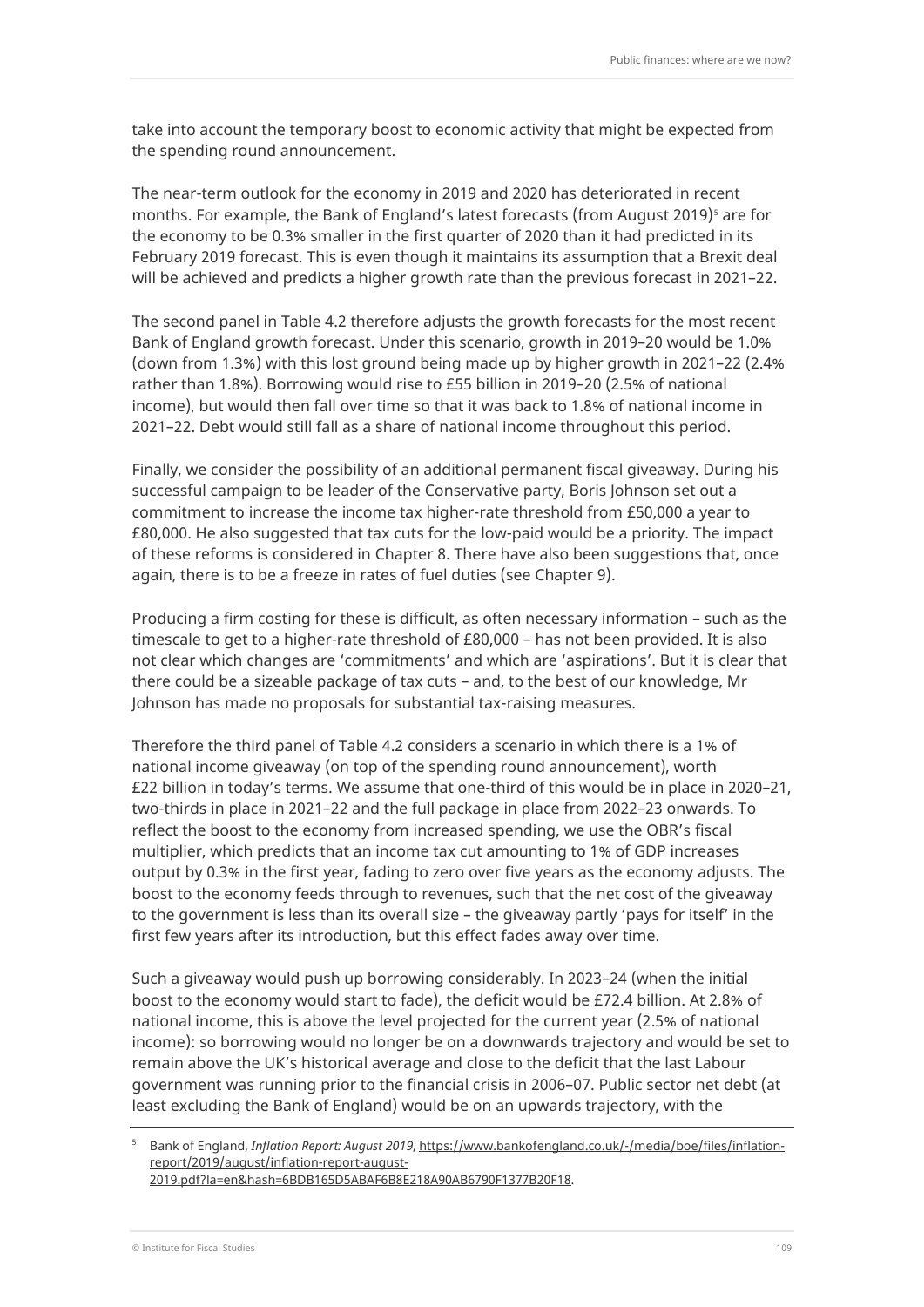projection suggesting it would stand at 74.0% of national income in 2023–24, up from 73.3% of national income in 2019–20. A comparison of the borrowing outlook in the three scenarios is shown in Figure 4.8 later.

As is shown in Section 4.5, it is far from clear that continuing to run a deficit of this size would be consistent with reducing public sector net debt as a share of national income over the longer term: depending on the long-run growth performance of the economy, debt may fall very slowly or not at all. It is therefore questionable whether a permanent tax cut of this magnitude, funded through increased borrowing, would be sustainable.

A further change since the OBR's March forecast is that market expectations of both the Bank of England interest rate and gilt rates (which have formed the basis for the OBR's fiscal forecasts to date) have fallen. As of 5 July 2019, these implied the Bank of England base rate still averaging below 0.7% in 2023–24 (rather than rising to just over 1.1% as was expected at the time of the Spring Statement) and the gilt rate rising to just 1.3% in 2023– 24 (rather than to 1.7%).<sup>[6](#page-13-0)</sup> Incorporating these lower interest rates into the forecast would lead to debt interest spending being forecast to fall further over the next five years, reaching just 1.5% of national income in 2023–24, some 0.2% of national income – or £4 billion – lower than was forecast by the OBR in the March 2019 Spring Statement (see Table 4.3).

However, this downwards revision in market expectations for interest rates should probably not be incorporated into the forecast. Indeed, doing so could exacerbate a current inconsistency: the OBR's forecasts are intended to be predicated on a smooth and

|                                                                                             | % of national<br>income | £ billion |
|---------------------------------------------------------------------------------------------|-------------------------|-----------|
| 2018-19                                                                                     | 1.8%                    | 37.5      |
| $2023 - 24$                                                                                 |                         |           |
| OBR March 2019 forecast                                                                     | 1.7%                    | 42.3      |
| Updated for fall in market expectations for<br>interest rates up to 5 July 2019             | 1.5%                    | 38.4      |
| Memo: scenario under which interest rates and gilt<br>rates rise by 1ppt (100 basis points) | $2.1\%$                 | 52.0      |

## **Table 4.3. Outlook for central government debt interest spending (net of APF)**

Note: Debt interest is net of the Asset Purchase Facility (APF).

Source: Office for Budget Responsibility, 'Public finances databank', 30 September 2019, [https://obr.uk/data/;](https://obr.uk/data/) authors' calculations using the OBR's debt interest ready reckoner [\(https://obr.uk/forecasts-in-depth/tax-by-tax](https://obr.uk/forecasts-in-depth/tax-by-tax-spend-by-spend/debt-interest-central-government-net/)[spend-by-spend/debt-interest-central-government-net/\)](https://obr.uk/forecasts-in-depth/tax-by-tax-spend-by-spend/debt-interest-central-government-net/) and data on changes in market expectations of interest rates between March 2019 and July 2019 from chart 7.2 of OBR, *Fiscal Risks Report: July 2019*, [https://obr.uk/docs/dlm\\_uploads/Fiscalrisksreport2019.pdf.](https://obr.uk/docs/dlm_uploads/Fiscalrisksreport2019.pdf) 

<span id="page-13-0"></span><sup>6</sup> Chart 7.2 of OBR, *Fiscal Risks Report: July 2019*[, https://obr.uk/docs/dlm\\_uploads/Fiscalrisksreport2019.pdf.](https://obr.uk/docs/dlm_uploads/Fiscalrisksreport2019.pdf)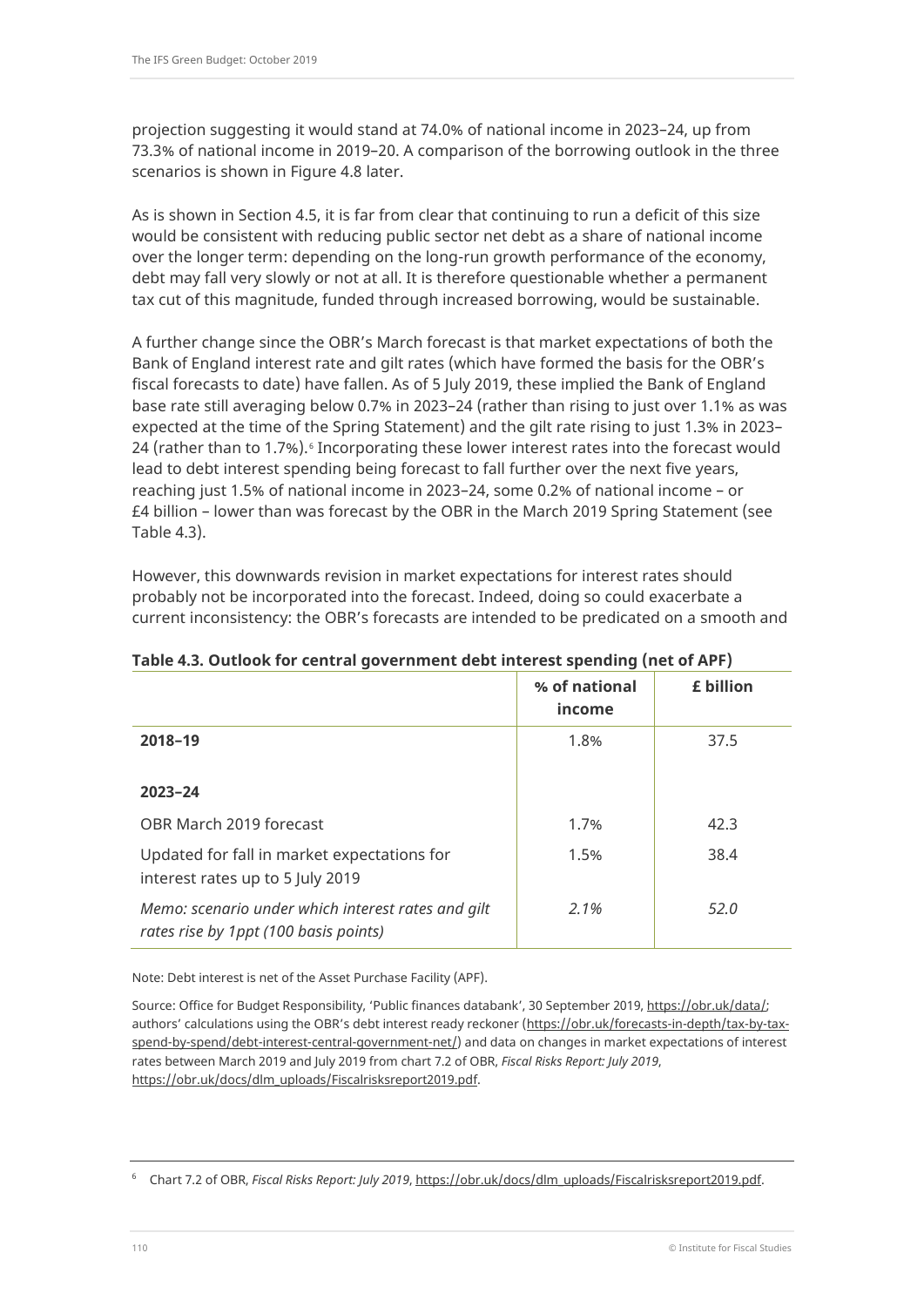orderly Brexit process. But market expectations will reflect some risk of a choppy and disorderly Brexit and markets might, under that scenario, expect interest rates to fall rather than rise (although in practice they could move either way).<sup>[7](#page-14-0)</sup> What is clear is that the chancellor would be best advised not to use any such reduction in forecast debt interest spending to justify a permanent discretionary fiscal giveaway. Therefore we do not adjust for this in Table 4.2.

#### **No-deal Brexit scenarios**

The previous discussion is based on the OBR's central forecasts, which, as we discussed above, are predicated upon a smooth and orderly withdrawal from the European Union. In its recent 2019 Fiscal Risks Report, the OBR analysed a scenario for a withdrawal without a negotiated agreement on 31 October, again with a five-year time horizon. The consequences of such a 'no deal' Brexit are highly uncertain and this scenario (a more detailed version of one that the International Monetary Fund (IMF) presented in its World Economic Outlook in April) represents only one of a range of possible outcomes. Amongst this range, it represents a relatively benign scenario, particularly in the short term. The IMF itself presented an additional scenario in the same report which adds short-run border disruption, causing additional losses of 1.4% (0.8%) in the first (second) year. The scenario underlying our analysis, as well as the OBR stress test, assumed that temporary mitigation measures succeed in eliminating border disruption.

In addition to the absence of border disruptions, notable assumptions reducing the negative economic impact include only moderate (rather than severe) financial market disruptions and a gradual (rather than immediate) increase in non-tariff barriers between the EU and the UK with some temporary recognition of standards, including for financial services. On the fiscal side, the scenario assumes that the government receives £6.3 billion in 2020–21 and £10 billion a year thereafter of tariff revenue according to the schedule it has announced, $8$  but despite this it is assumed that there is no change to trade patterns. This will tend to flatter the public finances, since we would expect firms and consumers to change their patterns of production and consumption in response to the new tariffs, and to do so in ways that would reduce tariff revenues.

The 'smooth Brexit' scenarios we presented above assume that, as per the draft withdrawal agreement negotiated by Theresa May's government, the UK participates in the EU budget as normal until the end of the latter's current financial framework in December 2020. In a no-deal scenario, there would be no such transition period. While the full ramifications of EU and UK financial commitments in a no-deal scenario are beyond the scope of this chapter, we make a broad-brush assumption that the UK would not pay membership contributions during what would have been the transition period (from 1 November 2019 to 31 December 2020), and in turn would receive no EU funding. This represents a direct saving for the public finances,although one that is far outweighed by the detrimental effect of the resulting economic downturn on the public finances.

<span id="page-14-0"></span> $7$  As the OBR's recent Fiscal Risks Report states, 'If a smooth Brexit is achieved, market interest rates – and our debt interest forecast – could rise again' (paragraph 7.17 of OBR, *Fiscal Risks Report: July 2019*, [https://obr.uk/docs/dlm\\_uploads/Fiscalrisksreport2019.pdf\)](https://obr.uk/docs/dlm_uploads/Fiscalrisksreport2019.pdf).

<span id="page-14-1"></span><sup>&</sup>lt;sup>8</sup> The no-deal tariff schedule for a period of 12 months, with World Trade Organisation (WTO) most-favoured nation (MFN) tariffs applying thereafter.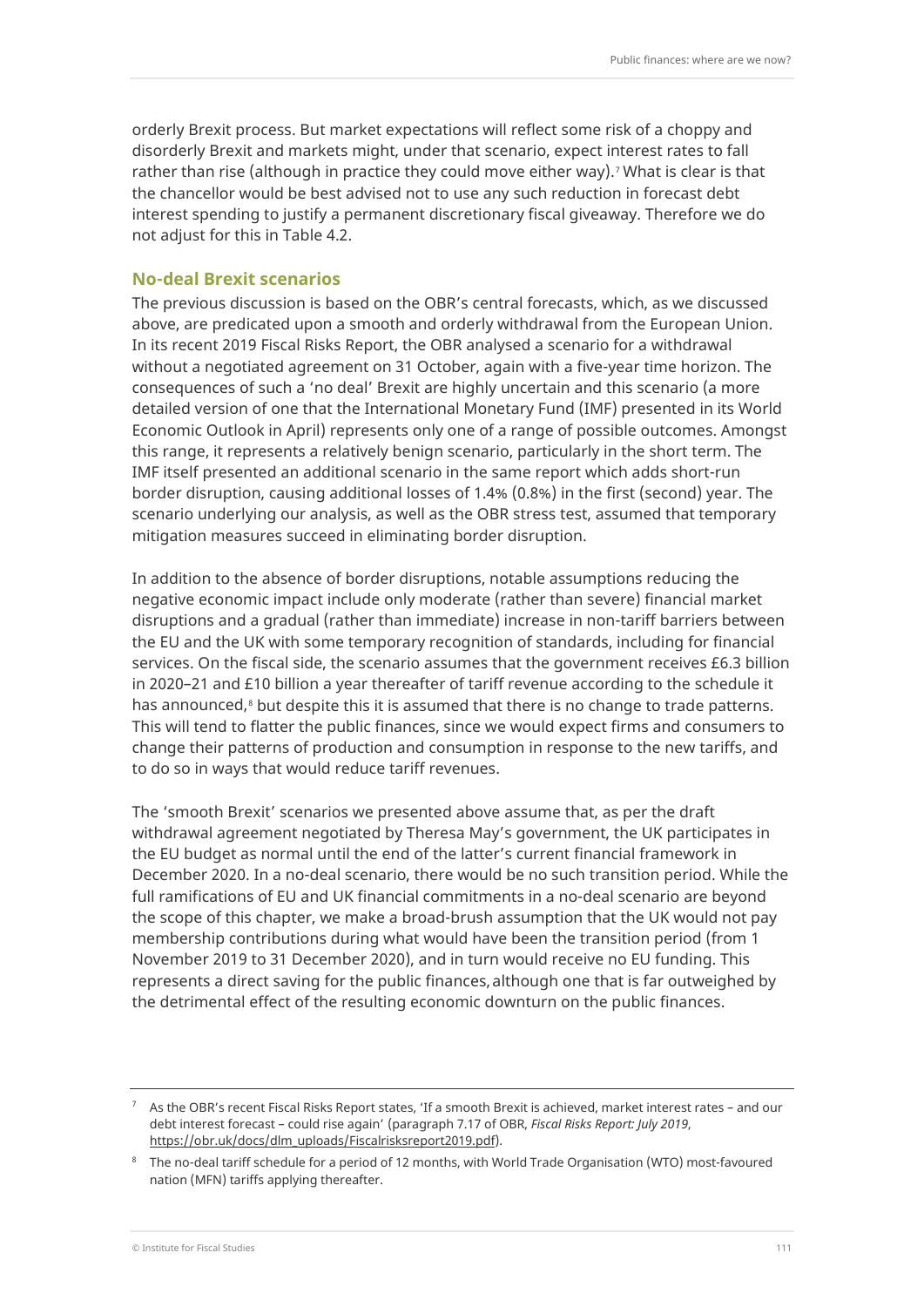Our estimated 'saving' is £12 billion which is far less than the oft-cited £39 billion. There are three main assumptions we make that lead to this:

- first, that EU spending in the UK for example, on farm subsidies and research is replaced in full by Westminster;
- second, that additional outstanding commitments beyond the end of the would-be transition period, such as contributions to pension liabilities and the paying out of the UK's stake in EU assets, are honoured on both sides, with the UK paying more than it receives in these transactions;
- third, that the UK will have been a member of the EU between 31 March 2019 and 31 October 2019 and the UK will have paid, or will pay, its membership contribution for this period.

In addition to these adjustments reflecting transfers between the UK and the EU, we applied the same updates to this no-deal scenario that we applied to the March forecast in Section 4.3. These are the increase in borrowing resulting from the student loan accounting change, the removal of previously double-counted corporation tax credits, changes to the methodology of accounting for pensions and the fiscal loosening arising from the September 2019 Spending Round.

Table 4.4 shows that both the deficit and debt are projected to rise substantially as a share of national income in the no-deal scenario, with the ratio of debt to national income (excluding the Bank of England) standing 10 percentage points higher by 2023–24 than this year in the adjusted baseline forecast. The deficit peaks at 4% in 2021–22, before decreasing slightly in the following two years but remaining well above 2%.

For the scenario with an additional (and in these circumstances perhaps modest) fiscal loosening equivalent to 1% of national income, we assume that the fiscal loosening produces an equivalent stimulus effect as in the orderly Brexit scenario. (The case for, and potential public finance implications of, a temporary giveaway of the same magnitude are considered in Chapter 5.) If a no-deal Brexit is associated with heightened uncertainty, this may prove to be optimistic, although to the extent to which there is additional spare capacity, the multipliers could be greater. The deficit in this scenario is projected to climb to around 4.5% for two years as the giveaway is phased in. Debt as a share of national income is projected to climb to above 85% of national income – or almost 90% of national income including the Bank of England and assuming the Term Funding Scheme is extended – which would be its highest level since the mid 1960s.

This exercise shows that even if mitigation efforts are moderately successful and the disruption of a no-deal Brexit is limited, there would still be substantial consequences for the public finances in the short and medium run. In the longer term, effects on productivity and growth become more important. In Section 4.5, we explore the longerterm fiscal implications of the IMF's projection of an eventual 3% hit to GDP from a nodeal Brexit (relative to a Brexit with a deal) through increased trade barriers and (to a lesser extent) lower migration.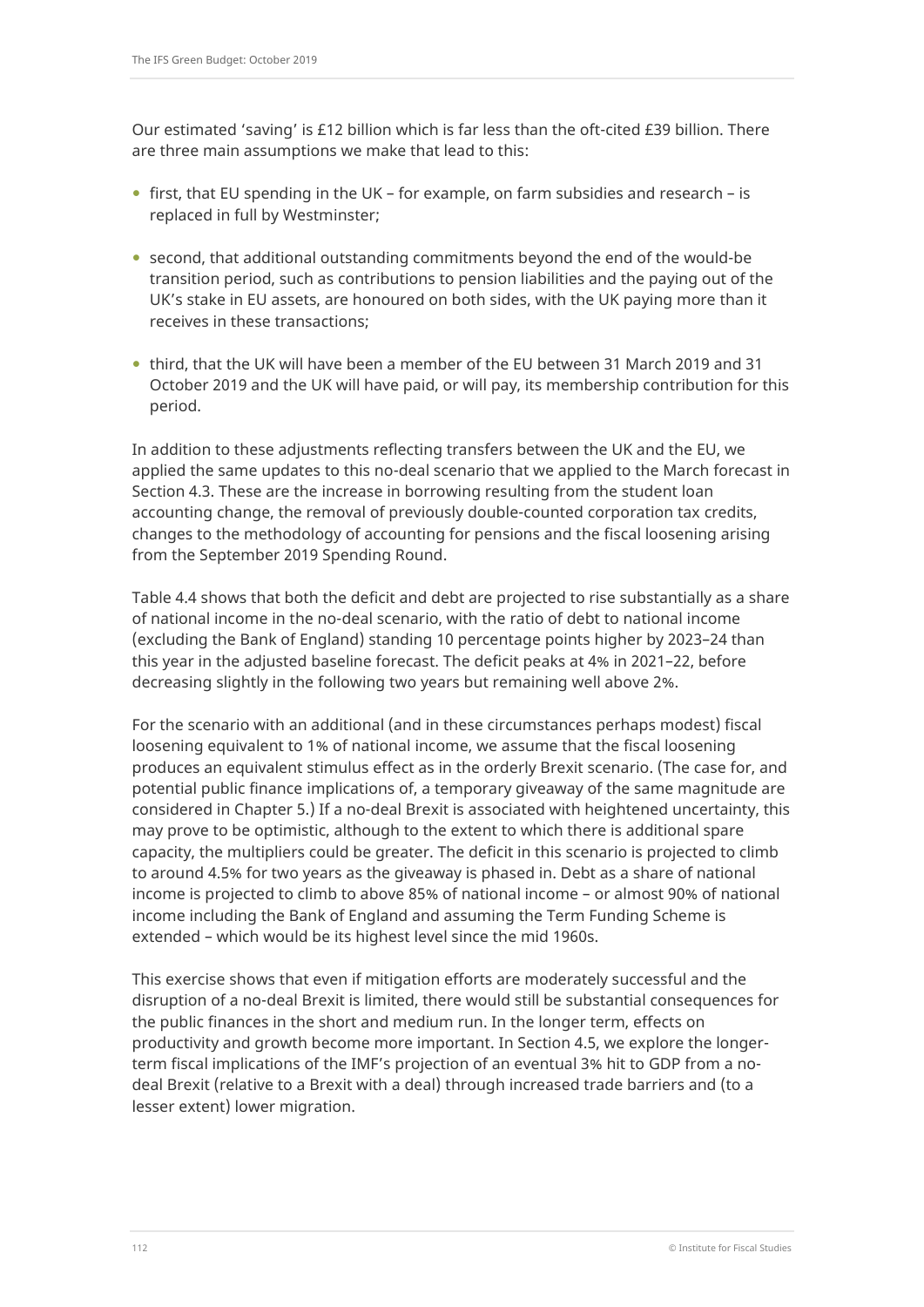|                                                  | 2019-20 | 2020-21         | $2021 - 22$     | $2022 - 23$ | 2023-24 |
|--------------------------------------------------|---------|-----------------|-----------------|-------------|---------|
| <b>Adjusted baseline forecast</b>                |         |                 |                 |             |         |
| Public sector net borrowing (£bn)                | 43.7    | 67.8            | 92.0            | 85.0        | 71.2    |
| Public sector net borrowing (% of<br>GDP)        | 2.0%    | 3.1%            | 4.0%            | 3.6%        | 2.9%    |
| Net debt (excl. BoE, % of GDP)                   | 73.7%   | 75.4%           | 80.8%           | 83.3%       | 83.4%   |
| Memo: growth (%)                                 | 0.4%    | $-1.0\%$        | 1.4%            | 2.7%        | 2.8%    |
| <b>Plus additional 1% GDP fiscal</b><br>giveaway |         |                 |                 |             |         |
| Additional giveaway (% of GDP)                   | 0%      | $\frac{1}{3}$ % | $\frac{2}{3}\%$ | 1%          | 1%      |
| Public sector net borrowing (£bn)                | 43.7    | 74.1            | 105.1           | 106.0       | 93.8    |
| Public sector net borrowing (% of<br>GDP)        | 2.0%    | 3.3%            | 4.6%            | 4.5%        | 3.8%    |
| Net debt (excl. BoE, % of GDP)                   | 73.7%   | 75.7%           | 81.7%           | 85.0%       | 85.9%   |
| Memo: growth (%)                                 | 0.4%    | -0.9%           | 1.5%            | 2.8%        | 2.8%    |

#### **Table 4.4. Scenarios for the public finances in a benign no-deal Brexit scenario**

Note: The adjusted baseline forecast is the March Spring Statement forecast, adjusted for the new student loan accounting treatment, the adjustment for corporation tax and pensions, direct savings from lower transfers to the European Union and the September 2019 one-year spending round. Additional 1% giveaway is permanent, starts in 2020–21 and is phased in over three years. Debt excluding Bank of England assumes that the Bank's contribution to debt is the same as in the Fiscal Risks Report stress test in all scenarios considered.

Source: Office for Budget Responsibility, *Fiscal Risks Report*, July 2019; authors' calculations using OBR estimates of transfers between the UK and the EU (*Economic and Fiscal Outlook*, March 2018 and March 2019); Office for National Statistics.

## **4.5 Long-run outlook**

In Section 4.4, we considered the outlook for the public finances over the next four years under different scenarios for Brexit and also with and without a further permanent fiscal loosening of 1% of national income (over and above the spending round announcements). A crucial consideration when deciding if a permanent fiscal loosening is appropriate is the longer-term health of the public finances. This section therefore projects the ratio of debt to national income over the next several decades under different scenarios.

The size of the debt stock relative to national income crucially depends not only on government borrowing, but also on growth in national income. A rapidly growing economy would allow the government to run larger deficits while keeping debt on a sustainable path. This is because debt sustainability in the long run is largely determined by whether the debt stock is growing more or less quickly than the size of the cash economy.

In Figure 4.5, we show the path of debt (here we focus on headline debt, i.e. not excluding the Bank of England) under three different assumptions for long-run economic growth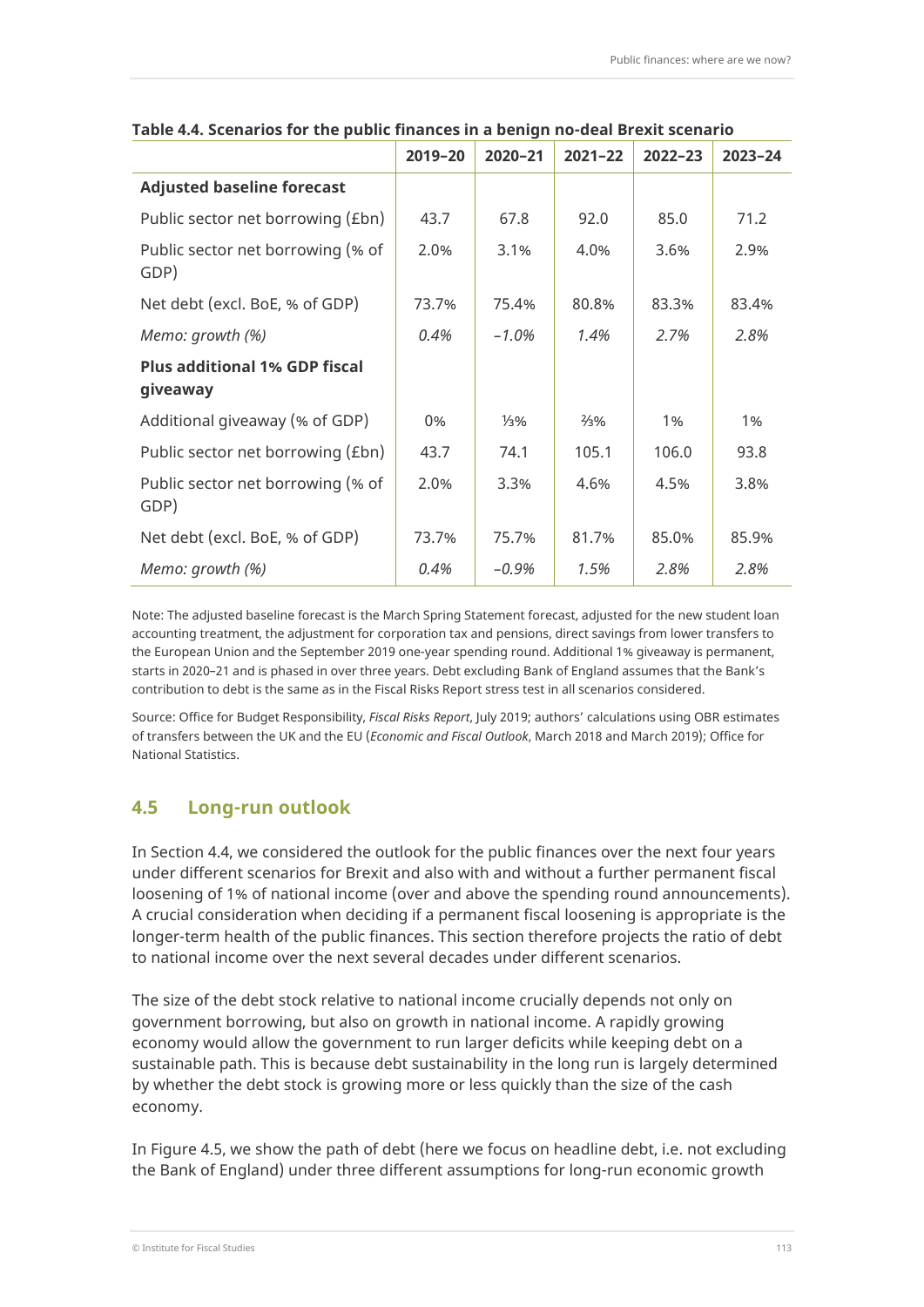

**Figure 4.5. Paths for debt under alternative assumptions for the deficit and economic growth**

Note: The solid lines take growth projections from the OBR's July 2018 Fiscal Sustainability Report. The dashed lines assume instead that the real growth rate in 2023–24 from the Spring Statement forecast (1.6%) persists in the longer term (long dashes) or that the economy returns to a real growth rate of 2.7% per year (the long-run pre-crisis average) after 2023–24 (short dashes). The giveaway is 1% of national income, which is £22 billion in 2019–20.

after the end of the current forecast period. The solid lines represent the OBR's central growth projection. This projection is based on the OBR's assumptions for a smooth Brexit and its view of the future path of productivity (the amount a worker can produce in a given amount of time) and labour supply. It anticipates that growth will continue to recover, but not return all the way to its pre-crisis long-run average (of 2.7%). Under this scenario, growth averages 2.2% per year over the period from 2024–25 to 2066–67.

The dashed lines represent two more extreme cases: if, in five years, any post-crisis recovery ceased and real economic growth remained at the still historically relatively weak level (1.6%) predicted for that point, debt would fall more slowly than in the central forecast. If, in contrast, real economic growth returns to its long-run historical average (2.7%) and remains there, debt would fall more quickly.

The figure shows that, if current spending and taxation plans as of the September 2019 Spending Round were implemented ('no further giveaway') and a continuity policy without any further cuts or giveaways (such as the tax cuts pledged by Mr Johnson) pursued after that, debt would fall relative to national income. It should be noted that 'no further giveaway' in this context means that growing spending pressures either are not accommodated or are counterbalanced by either tax hikes or cuts to other areas of spending. An important source of such pressures will be the ageing of the population and growing demand for healthcare services (see Box 4.3 for a discussion). Even under our high-growth scenario, where real growth averages 2.7% per year, debt would only return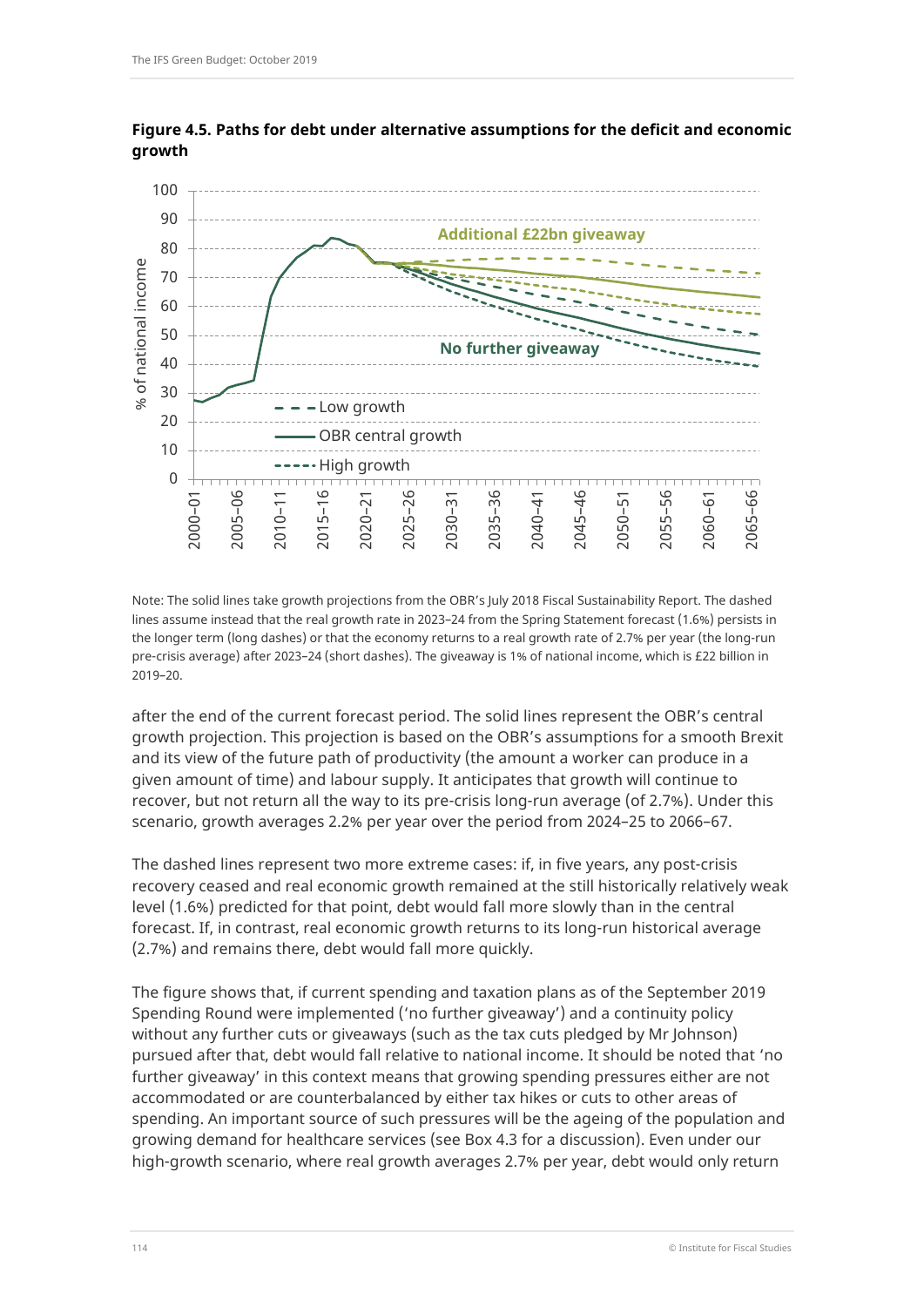to pre-crisis levels (below 40% of national income) at the very end of the long-run projection – in both of the other growth scenarios, this goal would remain out of reach.

#### **Box 4.3. Cost pressures of ageing, health and social care**

Our continuity scenario assumes that after the end of the current five-year spending plans, there will be no more tightening or loosening of fiscal policy. But we already know that some cost pressures are all but certain to increase, chiefly those related to an ageing society. In its 2018 Fiscal Sustainability Report, the OBR projected that age-related public spending as a share of GDP would increase by almost 9% of national income over a 50-year period.

The largest driver of this increase is higher spending on health, which is expected to almost double to 14% of national income. Only part of this increase is due to growth in the proportion of the population at older ages, who on average use more – and more expensive – healthcare services than younger people. In addition, productivity growth in the health service has tended to lag behind that achieved across the economy as a whole – perhaps due to the labour-intensive nature of healthcare – and therefore a faster growth in health spending would be required for health outputs (age- and per-capitaadjusted) to grow in line with non-health outputs.

If the government wanted to implement the continuity policy of no giveaways over the long term and at the same time accommodate these cost pressures, corresponding cuts would have to be made in other areas or taxes would need to rise. In other words, maintaining the deficit at the same level is not equivalent to maintaining the current level of public service provision and an unchanged tax burden.

### **Table 4B.1. Projected change in age-related spending as a share of GDP over 50 years**

|                                       | $2017 - 18$ | $2067 - 68$ | <b>Difference</b> |
|---------------------------------------|-------------|-------------|-------------------|
| Health                                | 7.1         | 13.8        | 6.7               |
| Adult social care                     | 1.2         | 1.9         | 0.7               |
| Education                             | 4.3         | 3.8         | $-0.5$            |
| State pensions and pensioner benefits | 5.9         | 8.2         | 2.3               |
| Public service pensions               | 2           | 1.5         | $-0.5$            |
| <b>Total age-related spending</b>     | 20.5        | 29.2        | 8.7               |

Note: 'State pensions and pensioner benefits' includes items such as pension credit, winter fuel payments and the Christmas bonus.

Source: Table 3.10 of Office for Budget Responsibility, *Fiscal Sustainability Report: July 2018*.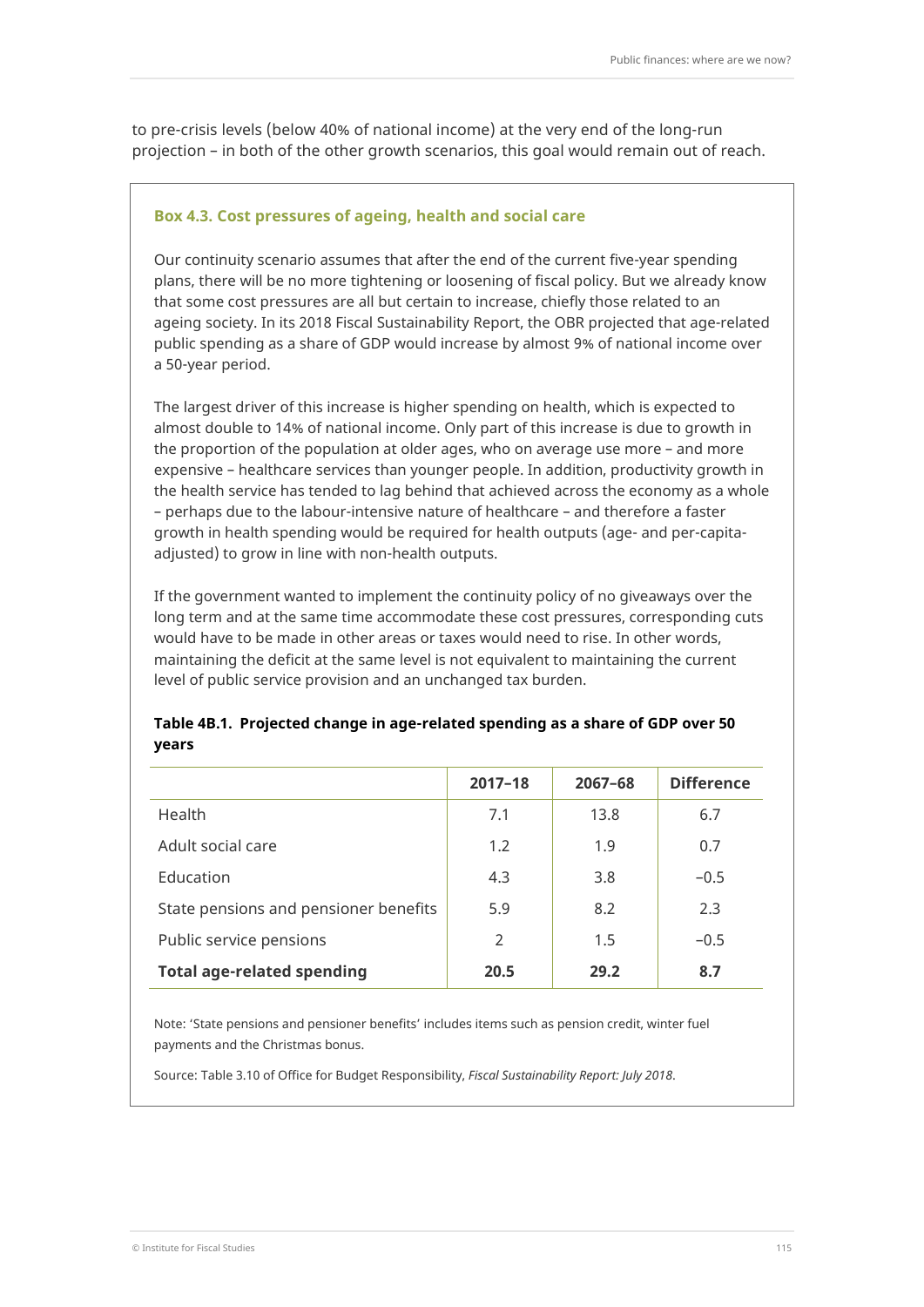If, on the other hand, the chancellor implemented a substantial fiscal loosening, debt would fall less quickly as a share of national income. The alternative scenario we present here assumes a permanent net giveaway worth 1% of national income, which in the current year amounts to £22 billion. This giveaway could fund commitments for additional spending beyond those announced in the September Spending Round, or tax cuts such as those discussed during the Conservative leadership contest. Under the OBR's central growth scenario and this additional giveaway, the ratio of debt to national income would still be above 60% of national income in 40 years' time.

The previous discussion has assumed a smooth path for growth, which is clearly not how the economy will actually evolve going forwards. One of the main reasons why a government might aim to reduce the debt-to-GDP ratio when the economy is operating at full capacity is to ensure that it will be able to increase borrowing to support the economy through a slump. If the debt-to-GDP ratio is already high in good economic times, 'fiscal space' for such a response may not be available when it is most needed.

The OBR's recent Fiscal Risks Report reiterated its observation that, based on past experience, the chance of a recession in the UK is 'around one in two over any five-year horizon'. The Bank of England's August growth forecast<sup>[9](#page-19-0)</sup> suggested that the probability of





Note: Every 10 years, we assume a recession event occurs, with real growth dropping for two years, to the average rate seen in the last three recessions before the financial crisis (–1.7% and –0.2%), feeding into the deficit via the ready reckoner for trend GDP. In all other years, real growth is assumed to be 2.7% (we take the 'high growth' scenario in the normal years to provide some offset for the two recessionary years). We assume that the extra borrowing done during recessions is completely temporary, and borrowing returns to its pre-recession level after two years. We also assume that higher borrowing is only the result of a smaller economy, with no discretionary fiscal response such as a stimulus package.

<span id="page-19-0"></span><sup>9</sup> Bank of England, *Inflation Report: August 2019*[, https://www.bankofengland.co.uk/-/media/boe/files/inflation](https://www.bankofengland.co.uk/-/media/boe/files/inflation-report/2019/august/inflation-report-august-2019.pdf?la=en&hash=6BDB165D5ABAF6B8E218A90AB6790F1377B20F18)[report/2019/august/inflation-report-august-](https://www.bankofengland.co.uk/-/media/boe/files/inflation-report/2019/august/inflation-report-august-2019.pdf?la=en&hash=6BDB165D5ABAF6B8E218A90AB6790F1377B20F18)[2019.pdf?la=en&hash=6BDB165D5ABAF6B8E218A90AB6790F1377B20F18.](https://www.bankofengland.co.uk/-/media/boe/files/inflation-report/2019/august/inflation-report-august-2019.pdf?la=en&hash=6BDB165D5ABAF6B8E218A90AB6790F1377B20F18)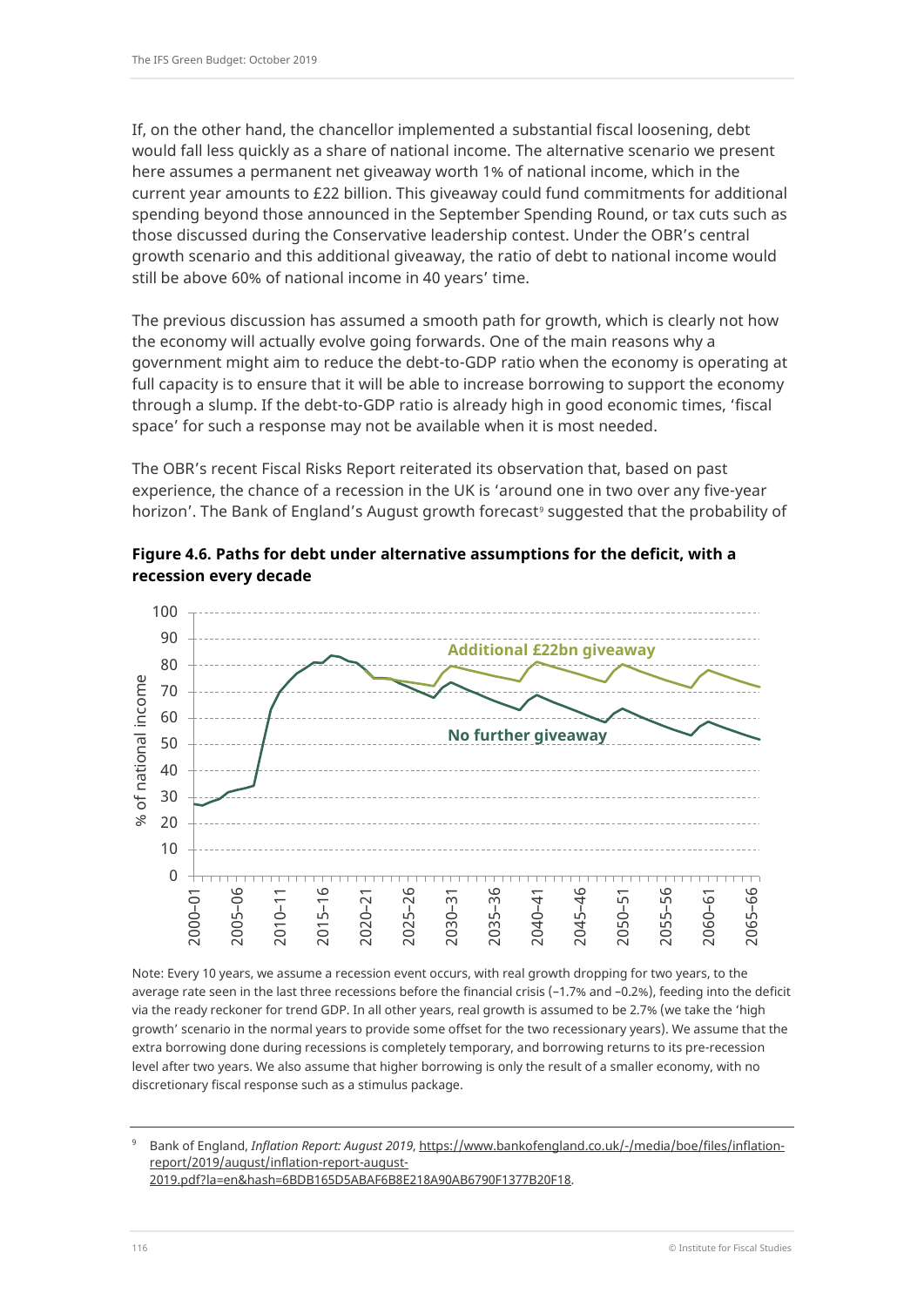negative growth in the last quarter of 2019 was 24%, rising to 30% in the first quarter of 2020 even in the case of a smooth Brexit. In contrast, we make the more favourable assumption that the next recession only hits 10 years from now. This would imply the UK having a 20-year period without a recession (from 2009 to 2029), which has not been the case since the First World War.

Figure 4.6 shows that the scope for permanent fiscal giveaways appears much smaller once we allow for a recession every decade: even without any loosening, the debt-to-GDP ratio remains above 50% for the whole of the projection horizon. With a permanent fiscal giveaway of 1% of national income, there is very little long-run reduction in debt, as every recession pushes it back up almost to the current level. Under this scenario, it is far from clear that such a permanent giveaway would be fiscally sustainable.

In Section 4.4, we discussed the short-run fiscal consequences of a no-deal Brexit. However, increased trade barriers and lower net migration would affect economic growth, and ultimately the public finances, for many years to come. The IMF projects a long-run loss of just under 3% of GDP (£64 billion a year in today's terms) from its version of a nodeal Brexit, relative to its current baseline (i.e. a smooth and orderly Brexit and a wideranging free trade agreement). Most of this effect is driven by increased barriers to trade. In generating debt paths for this scenario, we have assumed that this loss accumulates gradually until 2030, after which the normal growth path is resumed.





Note: Solid lines are based on the OBR's central long-run growth projection, adjusted for the longer-term impact of a no-deal Brexit according to the IMF scenario. Dashed lines represent a high-growth and a low-growth scenario. The high-growth scenario assumes a return to pre-crisis long-run averages, whereas the low-growth scenario assumes weak growth at the end of the forecast persists. Long-run real growth is 2.7% and 1.6% in these two scenarios, compared with 2.2% in the central scenario. All scenarios are adjusted for the impact of no deal until 2030.

Source: Medium-term outlook based on chapter 10 of Office for Budget Responsibility, *Fiscal Risks Report: July 2019*. Longer-term impact on GDP from International Monetary Fund, *World Economic Outlook: April 2019*. Central growth projection from Office for Budget Responsibility, *Fiscal Sustainability Report: January 2017*.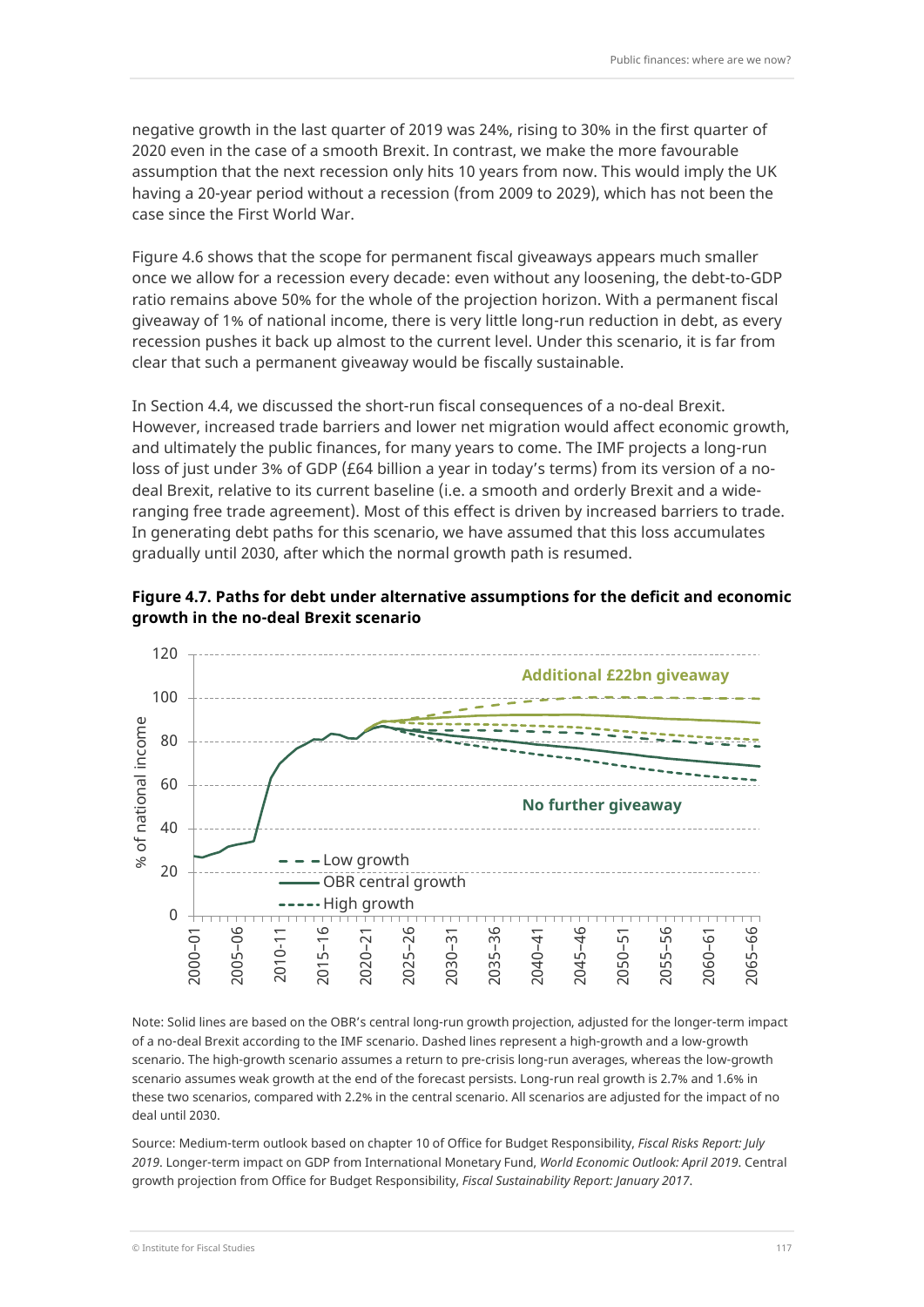Of course, a no-deal Brexit does not occur in a vacuum and all other sources of uncertainty about the drivers of economic growth that affected the baseline projection remain present. In addition, as discussed in Chapter 5, the government may wish to loosen its fiscal policy temporarily to support firms or individuals most affected by the economic disruption that a no-deal Brexit entails. The IMF's medium-term scenario includes a monetary policy response and increased government spending through the automatic stabilisers. But it does not include any discretionary spending to mitigate the effect of the downturn beyond some loans to affected industries on a very limited scale.

In Figure 4.7, we illustrate the path of the debt-to-GDP ratio after a no-deal Brexit under different assumptions on baseline growth and the deficit. Under all of the scenarios we consider for baseline growth and the deficit, the debt-to-GDP ratio does not fall below 60% over the whole projection. If baseline growth follows the central forecast and a permanent fiscal giveaway of 1% of national income is implemented, debt as a share of national income is not projected to fall at all. Again, under this scenario, such a permanent giveaway is unlikely to be fiscally sustainable.

The top panel of Table 4.5 summarises the debt-to-GDP ratio in the last year of the projection period assuming a smooth and orderly Brexit process for different levels of

|                                                        | <b>No</b> | 0.5%     | 1%       | 1.5%     |
|--------------------------------------------------------|-----------|----------|----------|----------|
|                                                        | giveaway  | giveaway | giveaway | giveaway |
| Debt-to-GDP in 2018-19                                 | 82%       |          |          |          |
| Deal, with no recessions                               |           |          |          |          |
| Low long-run growth [1.6%]                             | 50%       | 61%      | 72%      | 82%      |
| Normal long-run growth [2.1%]                          | 44%       | 54%      | 63%      | 73%      |
| High long-run growth [2.6%]                            | 39%       | 48%      | 57%      | 67%      |
| No deal, with no recessions                            |           |          |          |          |
| Low long-run growth [1.6%]                             | 78%       | 89%      | 100%     | 111%     |
| Normal long-run growth [2.1%]                          | 69%       | 79%      | 89%      | 99%      |
| High long-run growth [2.5%]                            | 62%       | 72%      | 81%      | 90%      |
| With a recession every decade                          |           |          |          |          |
| Deal, high growth in non-<br>recession years [2.0%]    | 52%       | 62%      | 72%      | 82%      |
| No deal, high growth in non-<br>recession years [1.9%] | 78%       | 88%      | 98%      | 108%     |

#### **Table 4.5. Projected debt-to-GDP ratio in 2066–67 for different growth scenarios and fiscal giveaways**

Note: Figures in square brackets show the average annual real growth rate between 2019–20 and 2066–67 under the scenario where there is no fiscal giveaway.

Source: Authors' calculations based on the Office for Budget Responsibility's 2018 Fiscal Sustainability Report for the baseline scenarios and 2019 Fiscal Risks Report stress test for the no-deal scenario.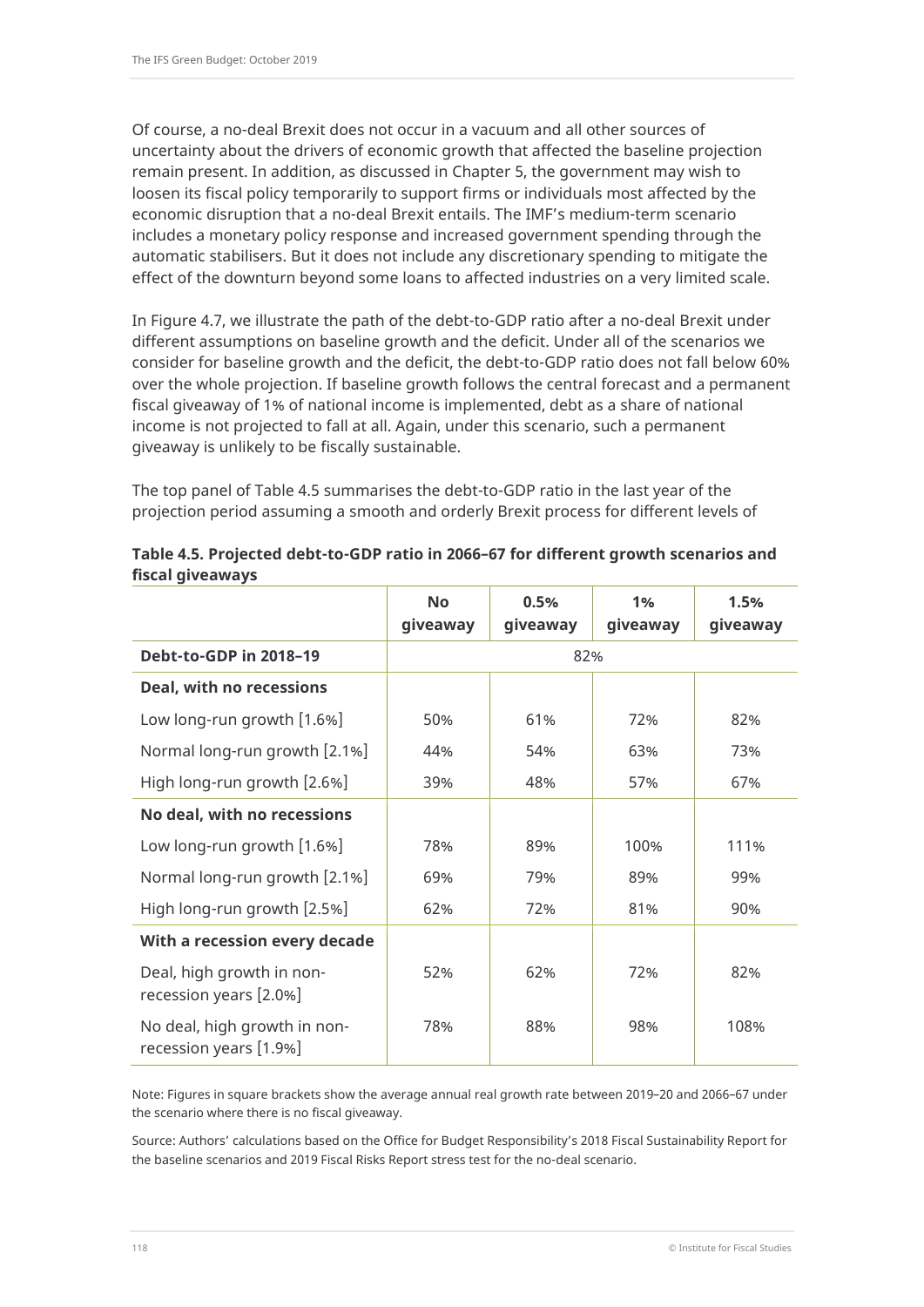assumed long-term growth and different permanent fiscal giveaways. The second panel does the equivalent under a benign no-deal scenario. So far, this discussion has ignored the impact of additional recessions beyond the initial downturn assumed to be triggered immediately by a no-deal Brexit. The bottom panel of Table 4.5 takes this impact into account by assuming that a 'normal' (non-Brexit-related) recession arrives every 10 years, starting in 2029. Compared with the present day, debt as a share of national income is projected to fall decisively in all but one of the scenarios with a smooth Brexit and no recessions. Only if the largest of the giveaways considered combines with a poor growth performance would the debt-to-GDP ratio remain at (almost) the same level.

In a no-deal Brexit scenario, a giveaway of 1% of national income (or more) does not appear consistent with a falling debt-to-GDP ratio: even in the most optimistic scenario of permanently high growth rates with no recessions, debt remains at virtually the same share of national income as today at the end of the projection horizon.

Returning the debt-to-GDP ratio to its pre-crisis level within the next fifty years or so is only projected to be achievable with a smooth Brexit, with robust growth performance and without further significant fiscal loosening.

## **4.6 Conclusion: what's in store for the public finances?**

After close to a decade of substantial fiscal consolidation, the deficit is low by historical standards, though debt as a share of national income is still more than twice its pre-crisis level of less than 40%. The analysis set out in Section 4.5 showed that reversing this sharp increase, even over the long run of the next fifty years or so, is only feasible with a favourable growth performance and without a further fiscal loosening. This would require the public sector to respond to growing cost pressures, including those resulting from an ageing society, through tax increases or cuts to other areas, instead of relying on additional borrowing.

If the UK is to continue to experience a recession every decade, then even keeping debt from being on a rising trajectory might not allow further permanent fiscal loosening over and above that already set out in the 2019 Spending Round. And for as long as a 'no deal' Brexit remains a possibility, the case against any further permanent fiscal loosening is much stronger. In this context, while there may be a case for conducting additional investment spending while interest rates are low (a proposition we analyse in Chapter 5), the case for permanent cuts to tax that are not financed through commensurate cuts to spending looks weak; equivalently, the case for sizeable increases in day-to-day spending that are not covered by tax rises also looks weak. Having announced a considerable boost to day-to-day departmental spending in the September Spending Round, there is a strong case for the chancellor to resist any calls for a substantial package of tax cuts or further increases in day-to-day spending unless these are covered by tax rises of a similar size.

Over the next five years, the new accounting treatment of student loans and the September 2019 Spending Round are set to push borrowing up substantially, no matter the outlook for growth and the outcome of the ongoing Brexit process. We summarise the resulting deficit in each of our scenarios in Figure 4.8. Even a benign no-deal Brexit with limited disruption could be expected to have a substantial negative impact on the public finances in the short and medium term. In contrast, while the recent growth forecasts